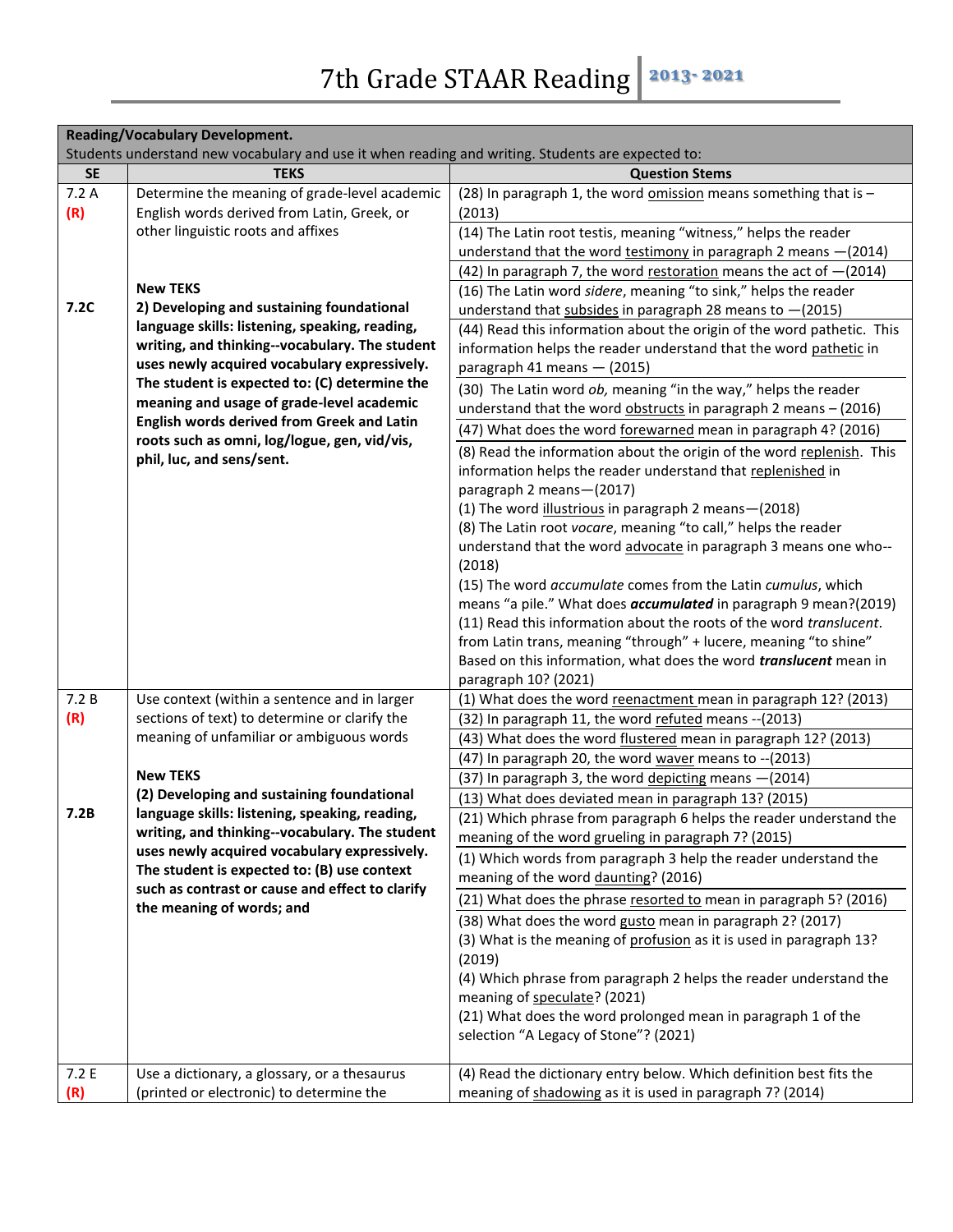|                 | meanings, syllabication, pronunciations,                                                              | (22) Read the dictionary entry below for the word mission.                                                                       |
|-----------------|-------------------------------------------------------------------------------------------------------|----------------------------------------------------------------------------------------------------------------------------------|
|                 | alternate word choices, and parts of speech of                                                        | Which definition represents the meaning of mission as it is used in                                                              |
|                 | words.                                                                                                | paragraph 2? (2014)                                                                                                              |
|                 |                                                                                                       | (3) Read the dictionary entry for the word disposal. Which meaning of                                                            |
|                 |                                                                                                       | disposal is used in paragraph 3? (2015)                                                                                          |
| 7.2A            | <b>New TEKS</b>                                                                                       | (42) Read the dictionary entry below. Which definition best matches                                                              |
|                 | 2) Developing and sustaining foundational                                                             | the way the word flow is used in line 14? (2016)                                                                                 |
|                 | language skills: listening, speaking, reading,                                                        | (3) Read the dictionary entry below. Which definition most closely                                                               |
|                 | writing, and thinking--vocabulary. The student                                                        | matches the way the word digest is used in paragraph 28? (2017)                                                                  |
|                 | uses newly acquired vocabulary expressively.                                                          |                                                                                                                                  |
|                 | The student is expected to: (A) use print or                                                          | (12) Read the dictionary entry below. Which definition best fits how                                                             |
|                 | digital resources to determine the meaning,                                                           | critical is used in paragraph 1? (2017)                                                                                          |
|                 | syllabication, pronunciation, word origin, and                                                        | (36) Read this dictionary entry. Which definition best matches the                                                               |
|                 | part of speech;                                                                                       | way the word style is used in paragraph 3? (2018)                                                                                |
|                 |                                                                                                       | (11) Read the dictionary entry for chain.                                                                                        |
|                 |                                                                                                       | Which definition matches the meaning of chains as it is used in                                                                  |
|                 |                                                                                                       | paragraph 1? (2019)                                                                                                              |
|                 |                                                                                                       |                                                                                                                                  |
|                 | Reading/Comprehension of Literary Text/Theme and Genre.                                               |                                                                                                                                  |
|                 |                                                                                                       | Students analyze, make inferences and draw conclusions about theme and genre in different cultural, historical, and contemporary |
|                 | contexts and provide evidence from the text to support their understanding. Students are expected to: |                                                                                                                                  |
| <b>SE</b>       | <b>TEKS</b>                                                                                           | <b>Question Stems</b>                                                                                                            |
| 7.3             | Students analyze, make inferences and draw                                                            | (30) A theme expressed in the story centers on -- (2013)                                                                         |
| Fig 19 D        | conclusions about theme and genre in                                                                  | (47) What lesson does the narrator learn while spending time with her                                                            |
| (R)             | different cultural, historical, and                                                                   | grandmother? (2014)                                                                                                              |
|                 | contemporary contexts and provide                                                                     | (41) Which sentence best states the main message of this story?                                                                  |
|                 | evidence from the text to support their                                                               | (2015)                                                                                                                           |
|                 | understanding.                                                                                        | (12) What is the primary theme of this story? (2016)                                                                             |
|                 |                                                                                                       | (7) Which of these is an important idea expressed in the excerpt?                                                                |
|                 | <b>New TEKS</b>                                                                                       | (2017)                                                                                                                           |
|                 | (7) Multiple genres: listening, speaking,                                                             | (4) The primary theme of the story centers on the importance of-                                                                 |
| 7.7A            | reading, writing, and thinking using                                                                  | (2018)                                                                                                                           |
|                 | multiple texts--literary elements. The                                                                | (35) Which theme is explored in the poem? (2018)                                                                                 |
|                 | student recognizes and analyzes literary                                                              | (38) What is an important message presented in the play? (2021)                                                                  |
|                 | elements within and across increasingly                                                               |                                                                                                                                  |
|                 | complex traditional, contemporary,                                                                    |                                                                                                                                  |
|                 | classical, and diverse literary texts. The                                                            |                                                                                                                                  |
|                 | student is expected to: (A) infer multiple                                                            |                                                                                                                                  |
|                 | themes within and across texts using text                                                             |                                                                                                                                  |
|                 | evidence;                                                                                             |                                                                                                                                  |
|                 |                                                                                                       |                                                                                                                                  |
|                 |                                                                                                       |                                                                                                                                  |
|                 | 7.6(C) use text evidence to support an                                                                |                                                                                                                                  |
|                 | appropriate response                                                                                  |                                                                                                                                  |
|                 | Reading/Comprehension of Literary Text/Poetry.                                                        |                                                                                                                                  |
|                 |                                                                                                       |                                                                                                                                  |
|                 | text to support their understanding. Students are expected to:                                        | Students understand, make inferences and draw conclusions about the structure and elements of poetry and provide evidence from   |
| <b>SE</b>       | <b>TEKS</b>                                                                                           | <b>Question Stems</b>                                                                                                            |
| 7.4             |                                                                                                       |                                                                                                                                  |
|                 | Students understand, make inferences and                                                              | (14) What chore do the father and daughter perform in the poem?                                                                  |
| <b>Fig 19 D</b> | draw conclusions about the structure and                                                              | (2013)                                                                                                                           |
| (S)             | elements of poetry and provide evidence                                                               | (32) Which lines from the poem best suggest that the speaker's                                                                   |
|                 | from text to support their understanding                                                              | situation is temporary? (2014)<br>(36) The poet reveals the speaker's feelings mainly by -(2014)                                 |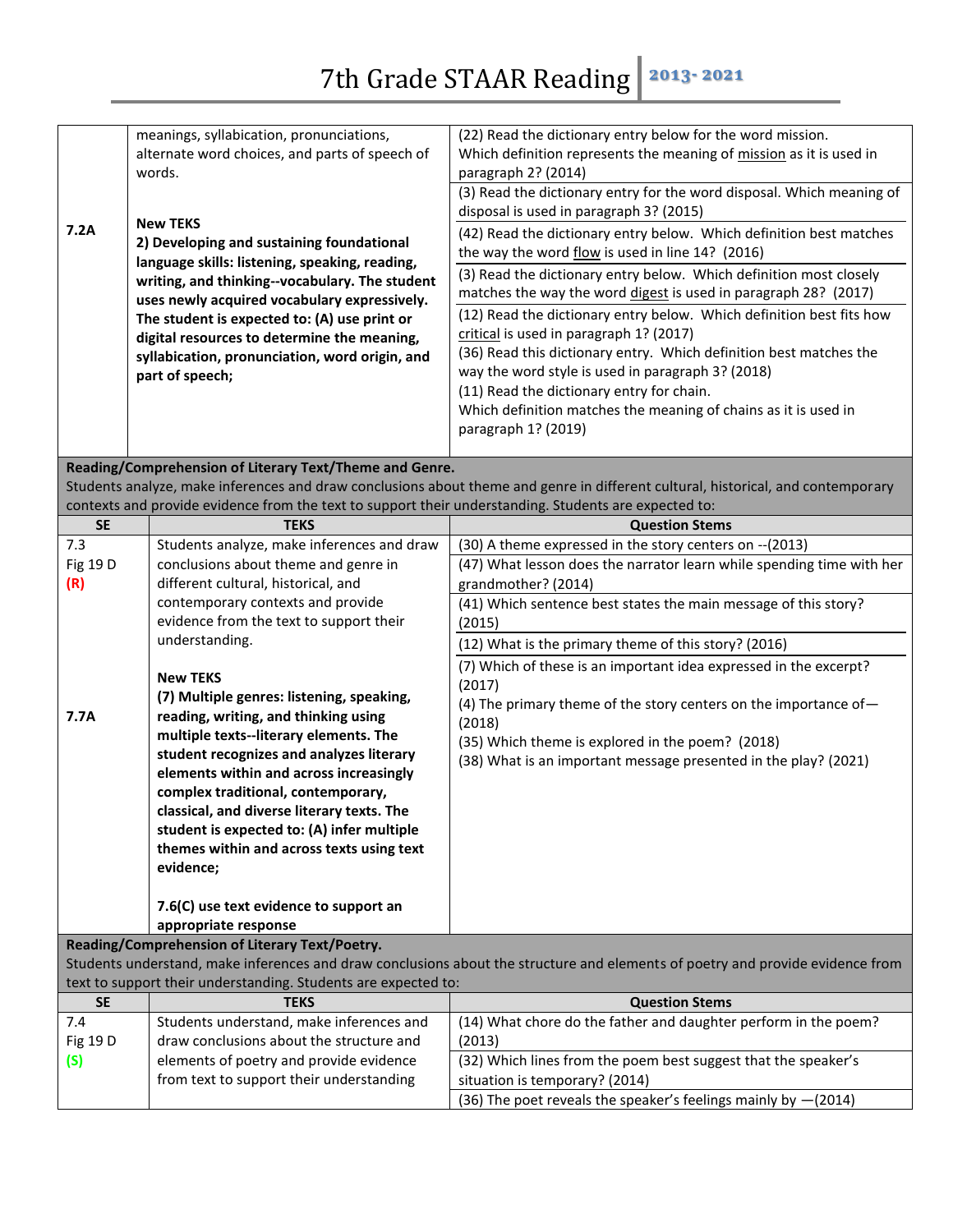|      | <b>New TEKS</b>                                                                  | (25) Read this line from the poem.                                                      |
|------|----------------------------------------------------------------------------------|-----------------------------------------------------------------------------------------|
|      | 8) Multiple genres: listening, speaking,                                         | This line suggests that at the end of the poem the speaker $-$ (2015)                   |
| 7.8B | reading, writing, and thinking using                                             | (26) The repetition of the lines "Water and sand. That's ALL it                         |
|      | multiple texts--genres. The student                                              | takes./Swish your pan. Pick out the flakes!" is used to emphasize the                   |
|      | recognizes and analyzes genre-specific                                           | $-(2015)$                                                                               |
|      | characteristics, structures, and purposes                                        | (27) Read line 37 from the poem.                                                        |
|      | within and across increasingly complex                                           | From this line, the reader can infer that the speaker feels regret about                |
|      | traditional, contemporary, classical, and                                        | $-(2015)$                                                                               |
|      | diverse texts. The student is expected to:                                       | (29) The poet's use of short sentences helps create the poem's -                        |
|      | (B) analyze the effect of rhyme scheme,                                          | (2015)                                                                                  |
|      | meter, and graphical elements such as                                            | (37) Which of best best describes how the speaker feels about the                       |
|      | punctuation and capitalization in poems                                          | snake? (2016)                                                                           |
|      | across a variety of poetic forms;                                                | (38) Why does the poet include the words "though the books say/it                       |
|      |                                                                                  | can't be done" in lines 5 and 6? (2016)                                                 |
|      | (5) Comprehension skills: listening,                                             | (39) The point of view of the poem helps the reader understand the $-$                  |
|      | speaking, reading, writing, and thinking                                         | (2016)                                                                                  |
|      | using multiple texts. The student uses                                           | (43) At the end of the poem, the speaker realizes that the snake is $-$                 |
| 7.5F | metacognitive skills to both develop and<br>deepen comprehension of increasingly | (2016)                                                                                  |
|      | complex texts. The student is expected to:                                       |                                                                                         |
|      | (F) make inferences and use evidence to                                          | (30) In the first stanza, the poet suggests that one reason the poplar is               |
|      | support understanding;                                                           | not useful is that it - (2017)                                                          |
|      |                                                                                  | (31) The poet uses personification in the fourth stanza to describe the                 |
|      | 7.6(C) use text evidence to support an                                           | poplar's attempt to $-$ (2017)                                                          |
|      | appropriate response                                                             | (32) Line 1 is important to the poem because it helps - (2017)                          |
|      |                                                                                  | $(33)$ In stanza 2, the poplar is described mainly at $- (2017)$                        |
|      |                                                                                  | (34) Why is the last stanza important to the poem? (2017)                               |
|      |                                                                                  | (35) By describing qualities that the poplar lacks, the poet emphasizes                 |
|      |                                                                                  | $-(2017)$                                                                               |
|      |                                                                                  | (30) The description of the setting in lines 8 through 19 highlights a                  |
|      |                                                                                  | contrast between-(2018)                                                                 |
|      |                                                                                  | (31) Which sentence best describes the speaker's relationship with<br>the river? (2018) |
|      |                                                                                  | (34) Which line from the poem best expresses why the speaker visits                     |
|      |                                                                                  | the river? (2018)                                                                       |
|      |                                                                                  | (20) The actions described in the first stanza (lines 1-4) suggest that                 |
|      |                                                                                  | the speaker is $-(2019)$                                                                |
|      |                                                                                  | (21) The poet's use of line length helps contribute to the poem's -                     |
|      |                                                                                  | (2019)                                                                                  |
|      |                                                                                  | (22) What does the repetition in line 6 and line 15 emphasize?(2019)                    |
|      |                                                                                  | (24) The rhythm and rhyme scheme used in the poem contributes to a                      |
|      |                                                                                  | mood of $-$                                                                             |
|      |                                                                                  | (2019)                                                                                  |
|      |                                                                                  | (32) Read line 8. [around my deep, unchanging heart.] What does this                    |
|      |                                                                                  | line suggest about the lake? (2021)                                                     |
|      |                                                                                  | (33) What is the most likely reason the poet repeats the word                           |
|      |                                                                                  | "Return" in lines 9 and 11? (2021)                                                      |
|      |                                                                                  | 34 Read lines 5 and 6. [Out in the world, you grow, you change; you                     |
|      |                                                                                  | lead your busy life apart] What do these lines reveal about the lake?                   |
|      |                                                                                  | (2021)                                                                                  |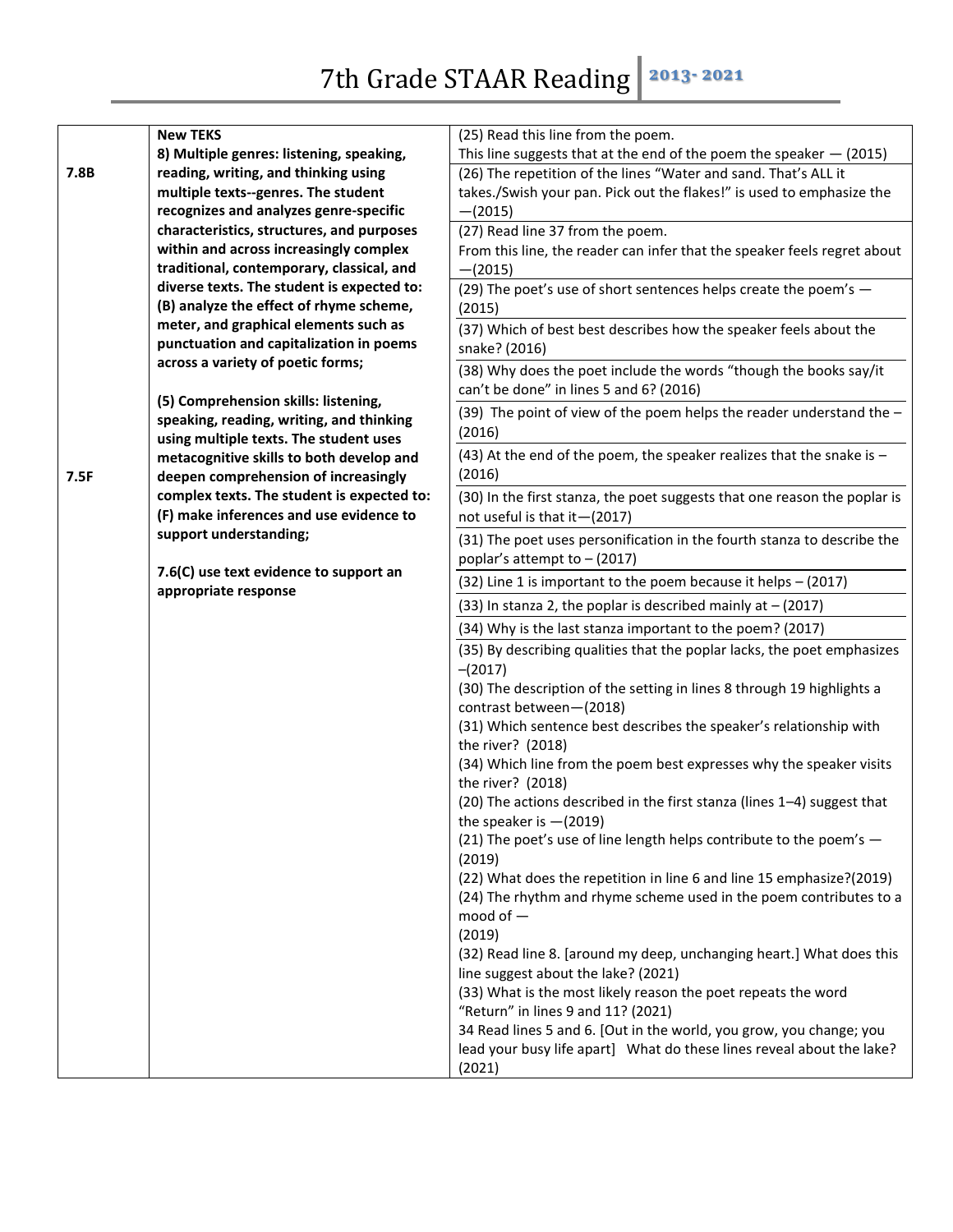|           |                                                                                   | (35) What does the poet's use of the phrase "where once you left<br>your barefoot trace" in line 4 prompt the listener to think about?<br>(2021) |
|-----------|-----------------------------------------------------------------------------------|--------------------------------------------------------------------------------------------------------------------------------------------------|
|           |                                                                                   | (36) The title of the poem most likely refers to the lake's promise to                                                                           |
|           |                                                                                   | provide $-(2021)$                                                                                                                                |
|           |                                                                                   | (37) Read line 16. you'll find whatever you have lost. What does this                                                                            |
|           |                                                                                   | line suggest about the lake? (2021)                                                                                                              |
| 7.4       | Students summarize, paraphrase, and                                               | (28) This poem is mostly about a young man who-(2015)                                                                                            |
| Fig 19 E  | synthesize texts in ways that maintain                                            |                                                                                                                                                  |
| (S)       | meaning and logical order within a text and                                       |                                                                                                                                                  |
|           | across texts; and                                                                 |                                                                                                                                                  |
|           | <b>New TEKS</b>                                                                   |                                                                                                                                                  |
| 7.6D      | (6) Response skills: listening, speaking,                                         |                                                                                                                                                  |
|           | reading, writing, and thinking using                                              |                                                                                                                                                  |
|           | multiple texts. The student responds to an                                        |                                                                                                                                                  |
|           | increasingly challenging variety of sources                                       |                                                                                                                                                  |
|           | that are read, heard, or viewed. The                                              |                                                                                                                                                  |
|           | student is expected to: (D) paraphrase and                                        |                                                                                                                                                  |
|           | summarize texts in ways that maintain                                             |                                                                                                                                                  |
|           | meaning and logical order;                                                        |                                                                                                                                                  |
| 7.4A      | Analyze the importance of graphical                                               | (16) The abrupt dialogue in the poem helps convey the idea that the                                                                              |
| (S)       | elements (e.g., capital letters, line length,                                     | characters are -- (2013)                                                                                                                         |
|           | word position) on the meaning of a poem.                                          | (33) What is the most likely reason that the poet uses capitalization in<br>line 6? (2014)                                                       |
|           |                                                                                   | (40) What does the break between stanzas 2 and 3 help the poet                                                                                   |
|           |                                                                                   | convey? (2016)                                                                                                                                   |
|           |                                                                                   | (33) The poet placed lines 25 and 26 in their own stanza to $-$ (2018)                                                                           |
|           | <b>New TEKS</b>                                                                   |                                                                                                                                                  |
|           | 7.8(B) analyze the effect of rhyme scheme,                                        |                                                                                                                                                  |
| 7.8B      | meter, and graphical elements such as                                             |                                                                                                                                                  |
|           | punctuation and capitalization in poems                                           |                                                                                                                                                  |
|           | across a variety of poetic forms<br>Reading/Comprehension of Literary Text/Drama. |                                                                                                                                                  |
|           |                                                                                   | Students understand, make inferences and draw conclusions about the structure and elements of drama and provide evidence from                    |
|           | text to support their understanding. Students are expected to:                    |                                                                                                                                                  |
|           |                                                                                   |                                                                                                                                                  |
| <b>SE</b> | <b>TEKS</b>                                                                       | <b>Question Stems</b>                                                                                                                            |
| 7.5       | Students understand, make inferences and                                          | (45) Read the following line from Scene 3 of the play. [NARRATOR:                                                                                |
| Fig 19 D  | draw conclusions about the structure and                                          | The boy's parents know that their son is honest, so they have gone to                                                                            |
| (S)       | elements of drama and provide evidence                                            | court to let a mandarin decide what to do.] What is ironic about the                                                                             |
|           |                                                                                   |                                                                                                                                                  |
|           | from text to support their understanding                                          | parents' belief that their son is honest? (2013)                                                                                                 |
|           |                                                                                   | (14) Erica's responses in Scene 1 are important because they show $-$                                                                            |
|           | <b>New TEKS</b>                                                                   | (2015)                                                                                                                                           |
| 7.5F      | (5) Comprehension skills: listening,                                              | (37) Why does Lonnie agree to let Asia cut her hair? (2017)                                                                                      |
|           | speaking, reading, writing, and thinking                                          | (42) What can the reader infer about Asia and Lonnie based on how                                                                                |
|           | using multiple texts. The student uses                                            | the play ends? (2017)                                                                                                                            |
|           | metacognitive skills to both develop and<br>deepen comprehension of increasingly  | (38) What does line 29 reveal about Angie's thoughts regarding Pete's                                                                            |
|           | complex texts. The student is expected to:                                        | problem?(2019)<br>(39) Read line 4 from the play.                                                                                                |

**COMMENTATOR: [From offstage.]**

**support understanding;**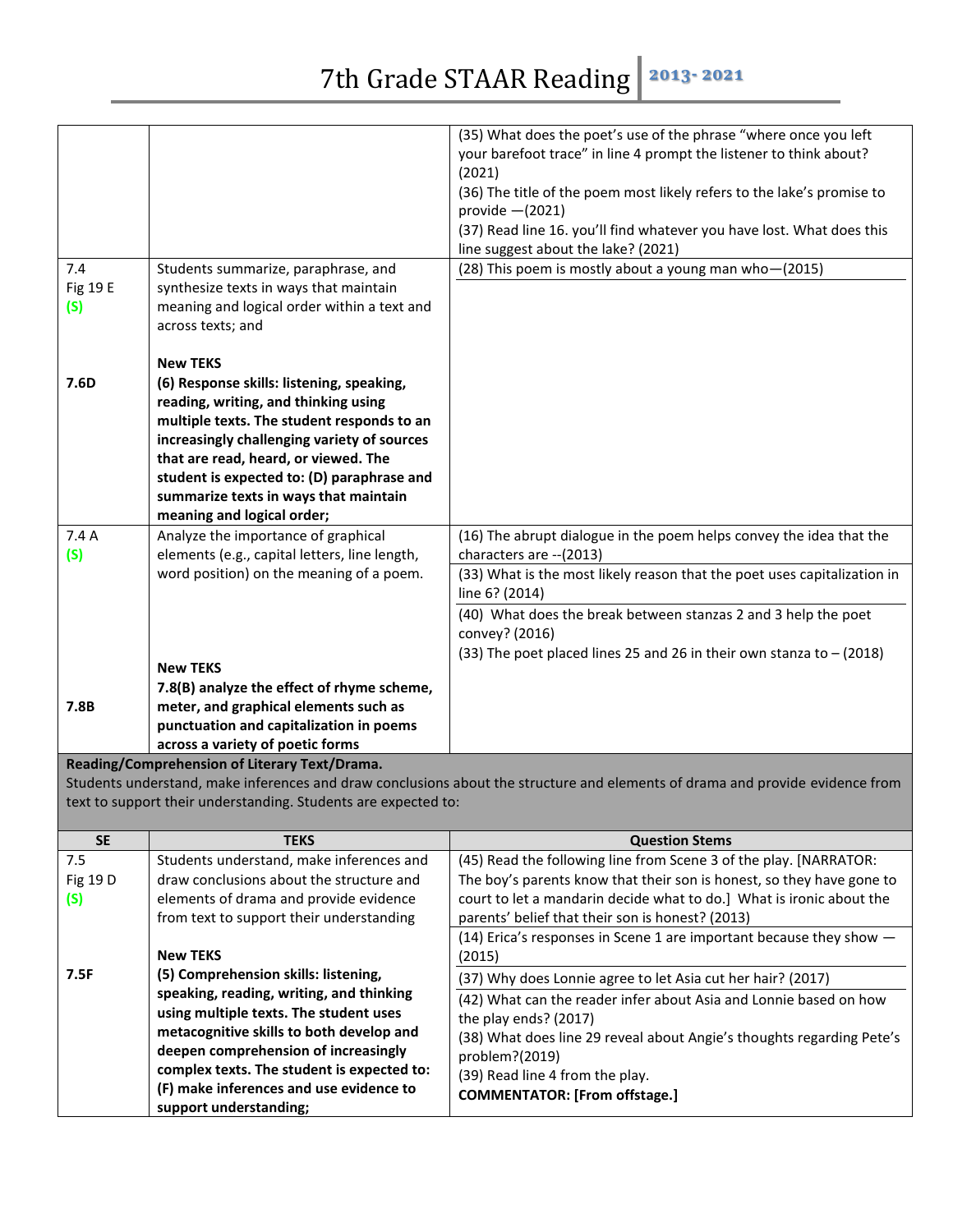|          |                                              | Okay um thank you, Pete Mahoney,                                       |
|----------|----------------------------------------------|------------------------------------------------------------------------|
|          | 7.6(C) use text evidence to support an       | for that And now the referee will get ready                            |
|          | appropriate response                         | for the coin toss. [Voice fades.]                                      |
|          |                                              | The reader can conclude from this line that the commentator -(2019)    |
|          |                                              | (41) One way Angie tries to encourage Pete is by -(2019)               |
|          |                                              | (39) Based on line 34, what can the reader infer about Lewis? (2021)   |
| 7.5      | Summarize, paraphrase, and synthesize        | (39) What is the best summary of the play? (2017)                      |
| Fig 19 E | texts in ways that maintain meaning and      | (42) What is the best summary of the play? (2019)                      |
| (S)      | logical order within a text and across texts |                                                                        |
|          | <b>New TEKS</b>                              |                                                                        |
|          | (6) Response skills: listening, speaking,    |                                                                        |
| 7.6D     | reading, writing, and thinking using         |                                                                        |
|          | multiple texts. The student responds to an   |                                                                        |
|          | increasingly challenging variety of sources  |                                                                        |
|          | that are read, heard, or viewed. The         |                                                                        |
|          | student is expected to: (D) paraphrase and   |                                                                        |
|          | summarize texts in ways that maintain        |                                                                        |
|          | meaning and logical order;                   |                                                                        |
| 7.5 A    | Explain a playwright's use of dialogue and   | (44) In Scene 1, the dialogue between the boy and the banker reveals   |
| (S)      | stage directions                             | that the boy--(2013)                                                   |
|          |                                              | (46) The playwright uses the stage directions at the end of Scene 1 to |
|          | <b>New TEKS</b>                              | hint that -- (2013)                                                    |
| 7.8C     | (8) Multiple genres: listening, speaking,    | (48) Paragraph 30 is important to the play because it shows that the   |
|          | reading, writing, and thinking using         | banker -- (2013)                                                       |
|          | multiple texts--genres. The student          | (49) Which of the following lines does the playwright include to show  |
|          | recognizes and analyzes genre-specific       | that the boy is clever? (2013)                                         |
|          | characteristics, structures, and purposes    | (11) The playwright uses the sounds of rain and thunder throughout     |
|          | within and across increasingly complex       | the play mainly to $-$ (2015)                                          |
|          | traditional, contemporary, classical, and    | (12) The stage directions and dialogue in paragraph 35 indicate that   |
|          | diverse texts. The student is expected to:   | $Erica - (2015)$                                                       |
|          | (C) analyze how playwrights develop          | (15) Why does the playwright include the stage directions at the       |
|          | characters through dialogue and staging;     | beginning of Scene 1? (2015)                                           |
|          |                                              | (17) The playwright uses the stage directions at the beginning and end |
|          |                                              | of Scene 2 to highlight that Reggie - (2015)                           |
|          |                                              | (18) Reggie's dialogue in paragraphs 5 through 11 suggests that he -   |
|          |                                              | (2015)                                                                 |
|          |                                              | (19) Erica's dialogue in Scene 1 mainly relates the idea that she -    |
|          |                                              | (2015)                                                                 |
|          |                                              | (41) Asia's dialogue in Paragraph 51 is important because it show that |
|          |                                              | she -(2017)                                                            |
|          |                                              | (37) Read line 3 from the play. [The audience can be heard             |
|          |                                              | applauding halfheartedly.] What do these stage directions help the     |
|          |                                              | reader understand? (2019)                                              |
|          |                                              | (40) In lines 18 through 23, the stage directions most help the reader |
|          |                                              | understand the $-(2019)$                                               |
|          |                                              | (40) What does the conversation in lines 19 through 26 reveal about    |
|          |                                              | Charbonneau? (2021)                                                    |
|          |                                              | (41) What do the stage directions in line 12 help the reader           |
|          |                                              | understand? (2021)                                                     |
|          |                                              |                                                                        |
|          |                                              |                                                                        |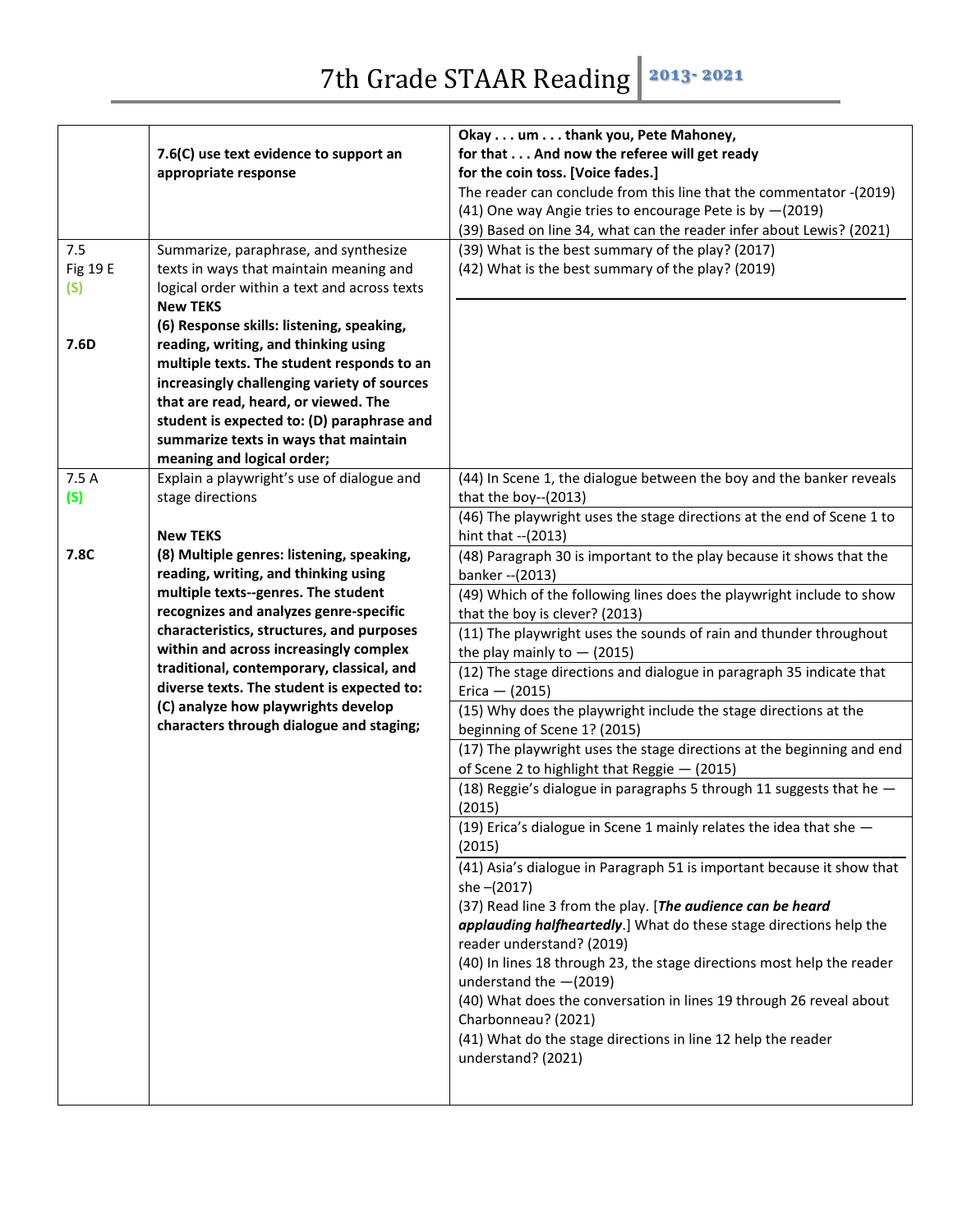| Reading/Comprehension of Literary Text/Fiction.                                                                                 |                                                                                    |                                                                                                                                          |  |
|---------------------------------------------------------------------------------------------------------------------------------|------------------------------------------------------------------------------------|------------------------------------------------------------------------------------------------------------------------------------------|--|
| Students understand, make inferences and draw conclusions about the structure and elements of fiction and provide evidence from |                                                                                    |                                                                                                                                          |  |
|                                                                                                                                 | text to support their understanding. Students are expected to:                     |                                                                                                                                          |  |
| <b>SE</b>                                                                                                                       | <b>TEKS</b>                                                                        | <b>Question Stems</b>                                                                                                                    |  |
| 7.6                                                                                                                             | Students understand, make inferences and                                           | (9) The details in paragraph 17 help the reader infer that $-(2014)$                                                                     |  |
| Fig 19 D                                                                                                                        | draw conclusions about the structure and                                           | (11) Which sentence foreshadows that Maniac will be successful in                                                                        |  |
| (R)                                                                                                                             | elements of fiction and provide evidence                                           | untying the knot? (2014)                                                                                                                 |  |
|                                                                                                                                 | from text to support their understanding                                           | (12) The author uses short sentences in paragraph 21 to help create a                                                                    |  |
|                                                                                                                                 |                                                                                    | feeling of $-(2014)$                                                                                                                     |  |
|                                                                                                                                 | <b>New TEKS</b>                                                                    | (42) Which event from the story shows that Bragger's attitude about                                                                      |  |
|                                                                                                                                 | (5) Comprehension skills: listening,                                               | playing basketball is different from Kirby's? (2015)                                                                                     |  |
| 7.5F                                                                                                                            | speaking, reading, writing, and thinking                                           | (43) Read these sentences from the story.                                                                                                |  |
|                                                                                                                                 | using multiple texts. The student uses                                             | Based on these sentences, the reader can infer that Kirby thinks he -                                                                    |  |
|                                                                                                                                 | metacognitive skills to both develop and                                           | (2015)                                                                                                                                   |  |
|                                                                                                                                 | deepen comprehension of increasingly<br>complex texts. The student is expected to: | (46) The author's use of questions in paragraph 6 helps the reader                                                                       |  |
|                                                                                                                                 | (F) make inferences and use evidence to                                            | understand $-$ (2015)                                                                                                                    |  |
|                                                                                                                                 | support understanding;                                                             | (50) Read this excerpt from the story.                                                                                                   |  |
|                                                                                                                                 |                                                                                    | Kirby's thoughts in this excerpt reveal that he $-$ (2015)                                                                               |  |
|                                                                                                                                 | 7.6(C) use text evidence to support an                                             | (10) Which sentence show that the narrator is aware of the feeling of                                                                    |  |
|                                                                                                                                 | appropriate response                                                               | others? (2016)                                                                                                                           |  |
|                                                                                                                                 |                                                                                    | (11) Why doesn't the narrator watch the other turtles hatch at the                                                                       |  |
|                                                                                                                                 |                                                                                    | end of the story? (2016)                                                                                                                 |  |
|                                                                                                                                 |                                                                                    | (2) Which phrase from paragraph 1 best demonstrates Alyssa's                                                                             |  |
|                                                                                                                                 |                                                                                    | attitude about spending time at her grandparents' farm? (2018)                                                                           |  |
|                                                                                                                                 |                                                                                    | (4) Which sentence suggests that Saeng's main conflict in the excerpt                                                                    |  |
|                                                                                                                                 |                                                                                    | will be resolved? (2019)                                                                                                                 |  |
|                                                                                                                                 |                                                                                    | (5) Why is the leaf Saeng carries important in the excerpt? (2019)<br>(13) Which sentence best identifies Noi's central conflict? (2021) |  |
|                                                                                                                                 |                                                                                    | (16) What is the most likely reason the author includes the interaction                                                                  |  |
|                                                                                                                                 |                                                                                    | between Noi and Ting in paragraphs 13 and 14? (2021)                                                                                     |  |
| 7.6                                                                                                                             | Summarize, paraphrase, and synthesize                                              | (29) Which of these is the best summary of the story? (2013)                                                                             |  |
| Fig 19 E                                                                                                                        | texts in ways that maintain meaning and                                            | (10) Which sentence best summarizes the excerpt? (2014)                                                                                  |  |
| (R)                                                                                                                             | logical order within a text and across texts                                       | (47) What is the best summary of the story? (2015)                                                                                       |  |
|                                                                                                                                 |                                                                                    | (13) What is the best summary of the story? (2016)                                                                                       |  |
|                                                                                                                                 | <b>New TEKS</b>                                                                    | (7) What is the best summary of the excerpt? (2019)                                                                                      |  |
| 7.6D                                                                                                                            | (6) Response skills: listening, speaking,                                          | (10) What is the best summary of the excerpt? (2021)                                                                                     |  |
|                                                                                                                                 | reading, writing, and thinking using                                               |                                                                                                                                          |  |
|                                                                                                                                 | multiple texts. The student responds to an                                         |                                                                                                                                          |  |
|                                                                                                                                 | increasingly challenging variety of sources                                        |                                                                                                                                          |  |
|                                                                                                                                 | that are read, heard, or viewed. The                                               |                                                                                                                                          |  |
|                                                                                                                                 | student is expected to: (D) paraphrase and                                         |                                                                                                                                          |  |
|                                                                                                                                 | summarize texts in ways that maintain                                              |                                                                                                                                          |  |
|                                                                                                                                 | meaning and logical order;                                                         |                                                                                                                                          |  |
| 7.6 A                                                                                                                           | Explain the influence of the setting on plot                                       | (27) How does the setting influence the plot of the story? (2013)                                                                        |  |
| (R)                                                                                                                             | development                                                                        | (49) How does the setting contribute to Kirby's conflict in the story?                                                                   |  |
|                                                                                                                                 |                                                                                    | (2015)                                                                                                                                   |  |
|                                                                                                                                 | <b>New TEKS</b>                                                                    | (6) The setting is important to the plot because it is where the                                                                         |  |
| 7.7D                                                                                                                            | (7) Multiple genres: listening, speaking,                                          | narrator-(2017)                                                                                                                          |  |
|                                                                                                                                 | reading, writing, and thinking using                                               | (6) How does the story's setting influence its plot? (2018)                                                                              |  |
|                                                                                                                                 | multiple texts--literary elements. The                                             | (6) How does the change in settings from the nursery to the                                                                              |  |
|                                                                                                                                 | student recognizes and analyzes literary                                           | greenhouse advance the plot? (2019)                                                                                                      |  |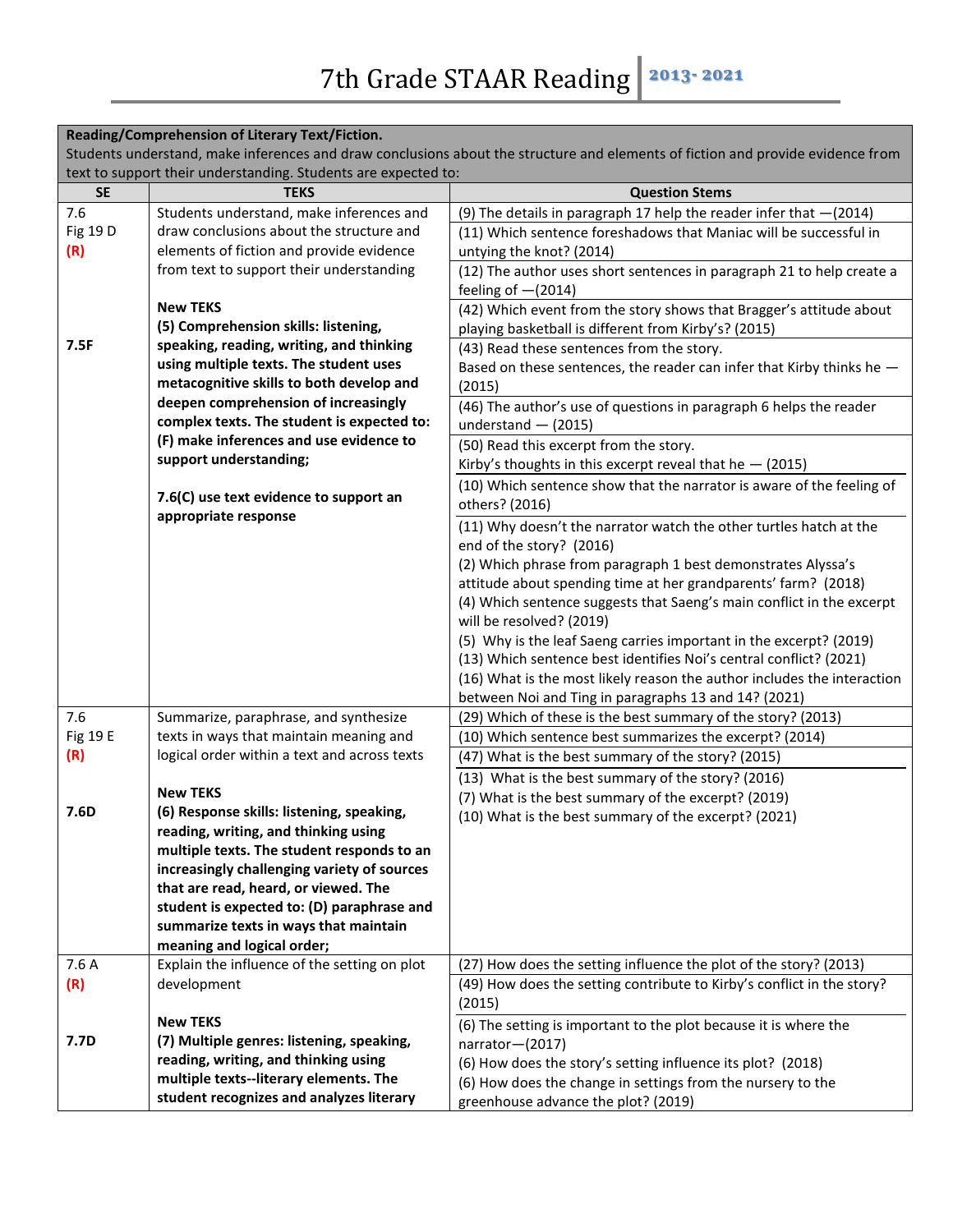| 7.6B<br>(R)  | elements within and across increasingly<br>complex traditional, contemporary,<br>classical, and diverse literary texts. The<br>student is expected to: (D) analyze how the<br>setting influences character and plot<br>development.<br>Analyze the development of the plot<br>through the internal and external responses<br>of the characters, including their motivations<br>and conflicts                                                                                                                                                 | (15) How does the setting influence the plot of the excerpt? (2021)<br>(23) Why is the letter important to this story? (2013)<br>(24) Pavel's interaction with Miklos contributes to the plot by -- (2013)<br>(25) Which of these best describes Pavel's internal conflict in the<br>story? (2013)<br>(13) In paragraph 3, the descriptions of Maniac's expression suggest                                                                                                                                                                                                                                                                                                                          |
|--------------|----------------------------------------------------------------------------------------------------------------------------------------------------------------------------------------------------------------------------------------------------------------------------------------------------------------------------------------------------------------------------------------------------------------------------------------------------------------------------------------------------------------------------------------------|-----------------------------------------------------------------------------------------------------------------------------------------------------------------------------------------------------------------------------------------------------------------------------------------------------------------------------------------------------------------------------------------------------------------------------------------------------------------------------------------------------------------------------------------------------------------------------------------------------------------------------------------------------------------------------------------------------|
| 7.7B         | <b>New TEKS</b><br>(7) Multiple genres: listening, speaking,<br>reading, writing, and thinking using<br>multiple texts--literary elements. The<br>student recognizes and analyzes literary<br>elements within and across increasingly                                                                                                                                                                                                                                                                                                        | that the spectators $-(2014)$<br>(15) What is the significance of the crowd returning at lunchtime to<br>watch Maniac? (2014)<br>(16) Which sentence best shows that Maniac approaches the<br>challenge of the knot with thoughtfulness? (2014)<br>(45) The description of Coach Armstrong emphasizes Kirby's - (2015)                                                                                                                                                                                                                                                                                                                                                                              |
|              | complex traditional, contemporary,<br>classical, and diverse literary texts. The<br>student is expected to: (B) analyze how<br>characters' qualities influence events and<br>resolution of the conflict;                                                                                                                                                                                                                                                                                                                                     | (9) How does the setting advance the plot of the story? (2016)<br>(15) Why are the woman's comments about the nest in paragraphs 6<br>through 10 important to the story? (2016)<br>(17) The narrator's observations in paragraph 2 are important to the<br>story because they $-$ (2016)<br>(1) What is the narrator's primary motivation for continuing to visit<br>Jim? (2017)<br>(2) Why is Jim's demonstration with the jawbreaker important to the<br>plot? (2017)<br>(7) At the end of the story, Alyssa most likely feels-(2018)<br>(9) In paragraph 23, how do Kun Ya's comments influence Noi? (2021)<br>(14) Which sentence best shows the relationship between the<br>characters? (2021) |
| 7.6 C<br>(S) | Analyze different forms of point of view,<br>including first-person, third-person<br>omniscient, and third-person limited<br><b>New TEKS</b>                                                                                                                                                                                                                                                                                                                                                                                                 | (26) The point of view from which the story is told gives the reader<br>insight into -- (2013)<br>(14) Using the first-person point of view allows the author to $-$ (2016)<br>(2) What does the point of view of this excerpt help the reader<br>understand? (2019)                                                                                                                                                                                                                                                                                                                                                                                                                                |
| 7.9E         | (9) Author's purpose and craft: listening,<br>speaking, reading, writing, and thinking<br>using multiple texts. The student uses<br>critical inquiry to analyze the authors'<br>choices and how they influence and<br>communicate meaning within a variety of<br>texts. The student analyzes and applies<br>author's craft purposefully in order to<br>develop his or her own products and<br>performances. The student is expected to:<br>(E) identify the use of literary devices,<br>including subjective and objective point of<br>view; |                                                                                                                                                                                                                                                                                                                                                                                                                                                                                                                                                                                                                                                                                                     |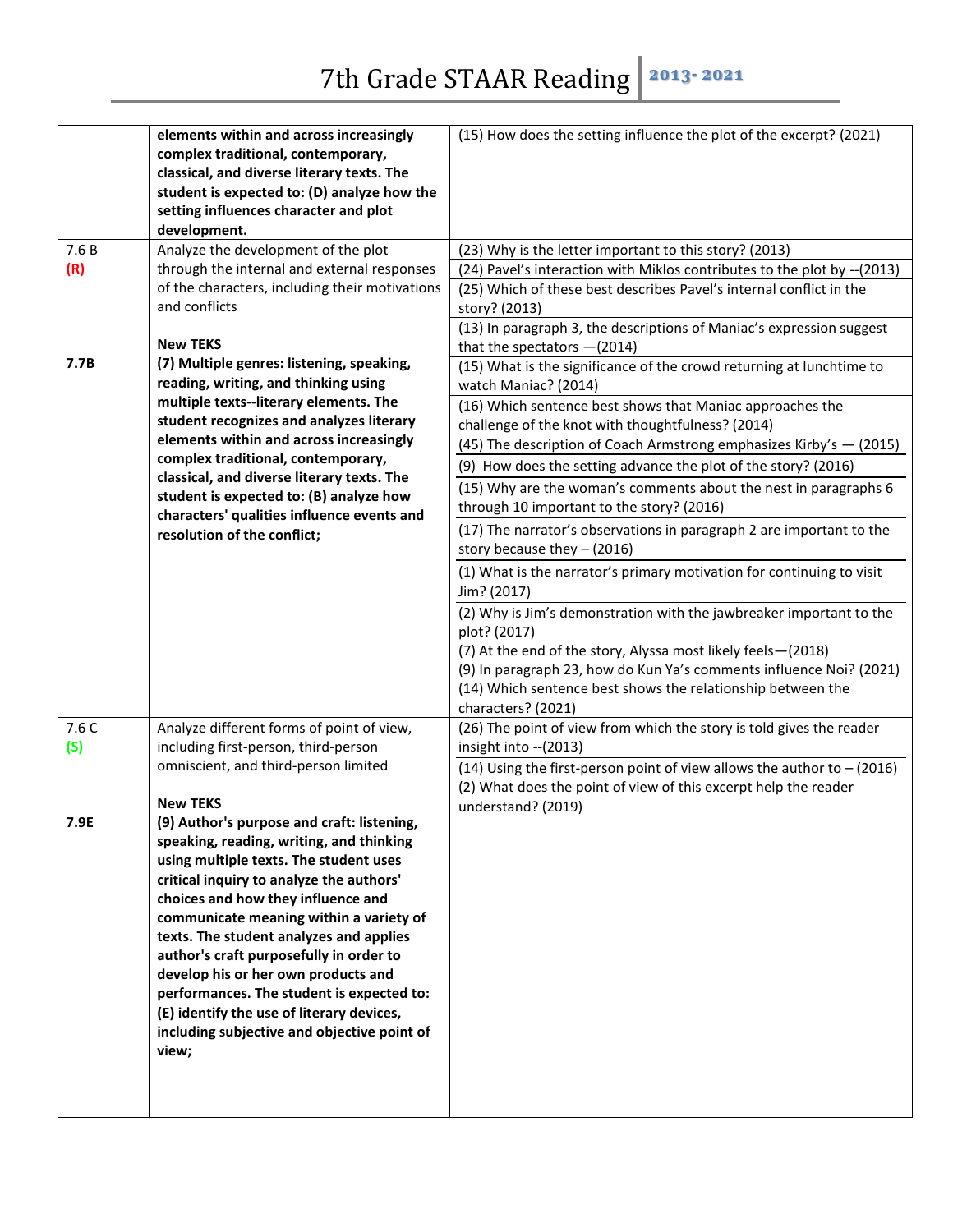| Reading/Comprehension of Literary Text/Literary Nonfiction<br>Students understand, make inferences and draw conclusions about the varied structural patterns and features of literary nonfiction |                                                                                                                                                                                                                                                                                                                                       |                                                                                                                                                                                                                                                                                                                                                                                                                                                                                                                                                                                                                                                                                                                   |
|--------------------------------------------------------------------------------------------------------------------------------------------------------------------------------------------------|---------------------------------------------------------------------------------------------------------------------------------------------------------------------------------------------------------------------------------------------------------------------------------------------------------------------------------------|-------------------------------------------------------------------------------------------------------------------------------------------------------------------------------------------------------------------------------------------------------------------------------------------------------------------------------------------------------------------------------------------------------------------------------------------------------------------------------------------------------------------------------------------------------------------------------------------------------------------------------------------------------------------------------------------------------------------|
| and respond by providing evidence from text to support their understanding. Students are expected to:                                                                                            |                                                                                                                                                                                                                                                                                                                                       |                                                                                                                                                                                                                                                                                                                                                                                                                                                                                                                                                                                                                                                                                                                   |
| <b>SE</b>                                                                                                                                                                                        | <b>TEKS</b>                                                                                                                                                                                                                                                                                                                           | <b>Question Stems</b>                                                                                                                                                                                                                                                                                                                                                                                                                                                                                                                                                                                                                                                                                             |
| 7.7<br>Fig 19 D<br>(S)                                                                                                                                                                           | Students understand, make inferences and<br>draw conclusions about the varied structural<br>patterns and features of literary nonfiction<br>and respond by providing evidence from text<br>to support their understanding                                                                                                             | (10) Read this sentence from paragraph 5. The author uses this<br>sentence to explain how her driving lessons -- (2013)<br>(13) What can the reader infer about the author's father? (2013)<br>(44) Why is "jewel bird" an appropriate name for the sleeping bird<br>Nanna and the narrator find? (2014)                                                                                                                                                                                                                                                                                                                                                                                                          |
| 7.5F                                                                                                                                                                                             | <b>New TEKS</b><br>(5) Comprehension skills: listening,<br>speaking, reading, writing, and thinking<br>using multiple texts. The student uses<br>metacognitive skills to both develop and<br>deepen comprehension of increasingly<br>complex texts. The student is expected to:<br>(F) make inferences and use evidence to            | (45) How does the author reveal Nanna's reason for getting up early<br>in the mornings? (2014)<br>(50) The author includes the question in paragraph 17 most likely to<br>$-(2014)$<br>(44) Which word best describes the author's decision to buy the<br>flower and seed packets? (2016)<br>(45) The author includes the description in paragraph 2 to convey that<br>$she - (2016)$<br>(48) The author's reaction when she found a morning glory vine in her                                                                                                                                                                                                                                                    |
|                                                                                                                                                                                                  | support understanding;<br>7.6(C) use text evidence to support an<br>appropriate response                                                                                                                                                                                                                                              | pot suggests that she was? (2016)<br>(49) When the author brought the flower seeds home, her mother<br>reacted in a way that $-$ (2016)<br>(50) Read this sentence from the selection.<br>The author begins and ends the selection with this idea in order to<br>emphasize that $-$ (2016)<br>(37) Read these sentences from paragraph 3. These sentences help<br>characterize the author as - (2018)<br>(38) What can the reader infer about the woman mentioned in<br>paragraphs 4-6? (2018)<br>(39) The author presents the information in paragraphs 7 through 13<br>to illustrate $-$ (2018)<br>(40) Which sentence from the selection best states the author's main<br>objective in raising Atticus? (2018) |
| 7.7<br>Fig 19 E<br>(s)<br>7.6D                                                                                                                                                                   | Summarize, paraphrase, and synthesize<br>texts in ways that maintain meaning and<br>logical order within a text and across texts<br><b>New TEKS</b><br>(6) Response skills: listening, speaking,<br>reading, writing, and thinking using<br>multiple texts. The student responds to an<br>increasingly challenging variety of sources | (11) Which of these is the best summary of the selection? (2013)<br>(46) What is the best summary of the selection? (2016)<br>(42) What is the best summary of the selection? (2018)                                                                                                                                                                                                                                                                                                                                                                                                                                                                                                                              |
|                                                                                                                                                                                                  | that are read, heard, or viewed. The<br>student is expected to: (D) paraphrase and<br>summarize texts in ways that maintain<br>meaning and logical order;                                                                                                                                                                             |                                                                                                                                                                                                                                                                                                                                                                                                                                                                                                                                                                                                                                                                                                                   |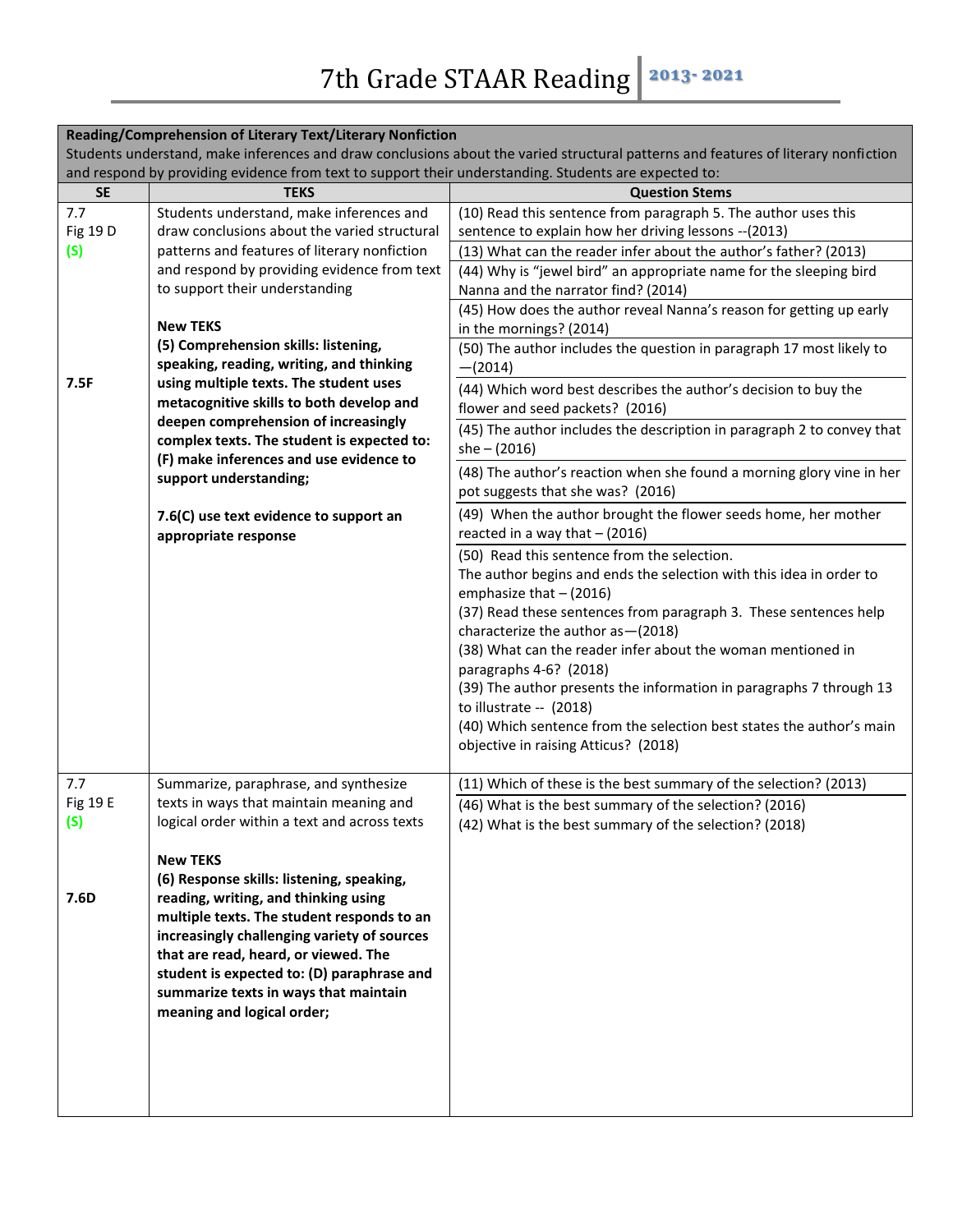| Reading/Comprehension of Literary Text/Sensory Language.                                                                     |                                                                                               |                                                                                                                       |  |
|------------------------------------------------------------------------------------------------------------------------------|-----------------------------------------------------------------------------------------------|-----------------------------------------------------------------------------------------------------------------------|--|
| Students understand, make inferences and draw conclusions about how an author's sensory language creates imagery in literary |                                                                                               |                                                                                                                       |  |
|                                                                                                                              | text and provide evidence from text to support their understanding. Students are expected to: |                                                                                                                       |  |
| <b>SE</b>                                                                                                                    | <b>TEKS</b>                                                                                   | <b>Question Stems</b>                                                                                                 |  |
| 7.8                                                                                                                          | Students understand, make inferences and                                                      | (12) Read this sentence from paragraph 1. In this sentence the author                                                 |  |
| Fig 19 D                                                                                                                     | draw conclusions about how an author's                                                        | $-(2013)$                                                                                                             |  |
| (S)                                                                                                                          | sensory language creates imagery in literary                                                  | (15) The imagery in stanzas 3 and 4 suggests that - (2013)                                                            |  |
|                                                                                                                              | text and provide evidence from text to                                                        | (22) In paragraph 1, which words does the author use to create a                                                      |  |
|                                                                                                                              | support their understanding                                                                   | gloomy mood? (2013)                                                                                                   |  |
|                                                                                                                              | <b>New TEKS</b>                                                                               | (16) In paragraph 19, the author refers to the turtle's onlookers as a                                                |  |
|                                                                                                                              | (5) Comprehension skills: listening,                                                          | "group of fans" to show that $-$ (2016)                                                                               |  |
| 7.5F                                                                                                                         | speaking, reading, writing, and thinking                                                      | (5) What does the simile in paragraph 3 suggest about Jim? (2017)                                                     |  |
|                                                                                                                              | using multiple texts. The student uses                                                        | (3) Read this sentence from paragraph 3. The descriptive language in                                                  |  |
|                                                                                                                              | metacognitive skills to both develop and                                                      | this sentence- (2018)                                                                                                 |  |
|                                                                                                                              | deepen comprehension of increasingly                                                          | (32) The poet uses personification in the sixth stanza to show that the                                               |  |
|                                                                                                                              | complex texts. The student is expected to:                                                    | river teaches the speaker about -- (2018)                                                                             |  |
|                                                                                                                              | (F) make inferences and use evidence to                                                       | (41) The simile in paragraph 16 helps the reader understand that the<br>author-(2018)                                 |  |
|                                                                                                                              | support understanding;                                                                        | (19) What does the imagery in lines 9 and 10 of the poem suggest                                                      |  |
|                                                                                                                              |                                                                                               | about the speaker? (2019)                                                                                             |  |
|                                                                                                                              | 7.6(C) use text evidence to support an                                                        | (12) Read this sentence from paragraph 24. [The flit of the butterflies                                               |  |
|                                                                                                                              | appropriate response                                                                          | moved into her, then out into the brush, so the paint seemed to lay                                                   |  |
|                                                                                                                              |                                                                                               | itself down.] Why does the author use figurative language in this                                                     |  |
|                                                                                                                              | <b>New TEKS</b>                                                                               | sentence? (2021)                                                                                                      |  |
| 7.9D-F                                                                                                                       | (9) Author's purpose and craft: listening,                                                    |                                                                                                                       |  |
|                                                                                                                              | speaking, reading, writing, and thinking                                                      |                                                                                                                       |  |
|                                                                                                                              | using multiple texts. The student uses                                                        |                                                                                                                       |  |
|                                                                                                                              | critical inquiry to analyze the authors'                                                      |                                                                                                                       |  |
|                                                                                                                              | choices and how they influence and<br>communicate meaning within a variety of                 |                                                                                                                       |  |
|                                                                                                                              | texts. The student analyzes and applies                                                       |                                                                                                                       |  |
|                                                                                                                              | author's craft purposefully in order to                                                       |                                                                                                                       |  |
|                                                                                                                              | develop his or her own products and                                                           |                                                                                                                       |  |
|                                                                                                                              | performances. The student is expected to:                                                     |                                                                                                                       |  |
|                                                                                                                              | (D) describe how the author's use of                                                          |                                                                                                                       |  |
|                                                                                                                              | figurative language such as metaphor and                                                      |                                                                                                                       |  |
|                                                                                                                              | personification achieves specific purposes;                                                   |                                                                                                                       |  |
|                                                                                                                              | (F) analyze how the author's use of                                                           |                                                                                                                       |  |
|                                                                                                                              | language contributes to mood, voice, and                                                      |                                                                                                                       |  |
|                                                                                                                              | tone;                                                                                         |                                                                                                                       |  |
| 7.8 A                                                                                                                        | Determine the meaning of figurative phrases                                                   | (50) Read these lines from paragraph 5. The playwright includes these                                                 |  |
| (R)                                                                                                                          | and analyze how an author's use of language                                                   | lines to suggest that -- (2013)                                                                                       |  |
|                                                                                                                              | creates imagery, appeals to the senses, and                                                   | (8) Read the following sentence from paragraph 2.                                                                     |  |
|                                                                                                                              | suggests mood                                                                                 | The author uses the comparison to help the reader understand -                                                        |  |
|                                                                                                                              |                                                                                               | (2014)                                                                                                                |  |
|                                                                                                                              |                                                                                               | (17) Read this sentence from paragraph 18.                                                                            |  |
|                                                                                                                              |                                                                                               | The author uses figurative language in this sentence most likely to $-$                                               |  |
|                                                                                                                              | <b>New TEKS</b>                                                                               | (2014)                                                                                                                |  |
| 7.9D                                                                                                                         |                                                                                               | (34) Read the following lines from the poem.<br>The poet includes these lines most likely to suggest that the speaker |  |
|                                                                                                                              |                                                                                               | $-(2014)$                                                                                                             |  |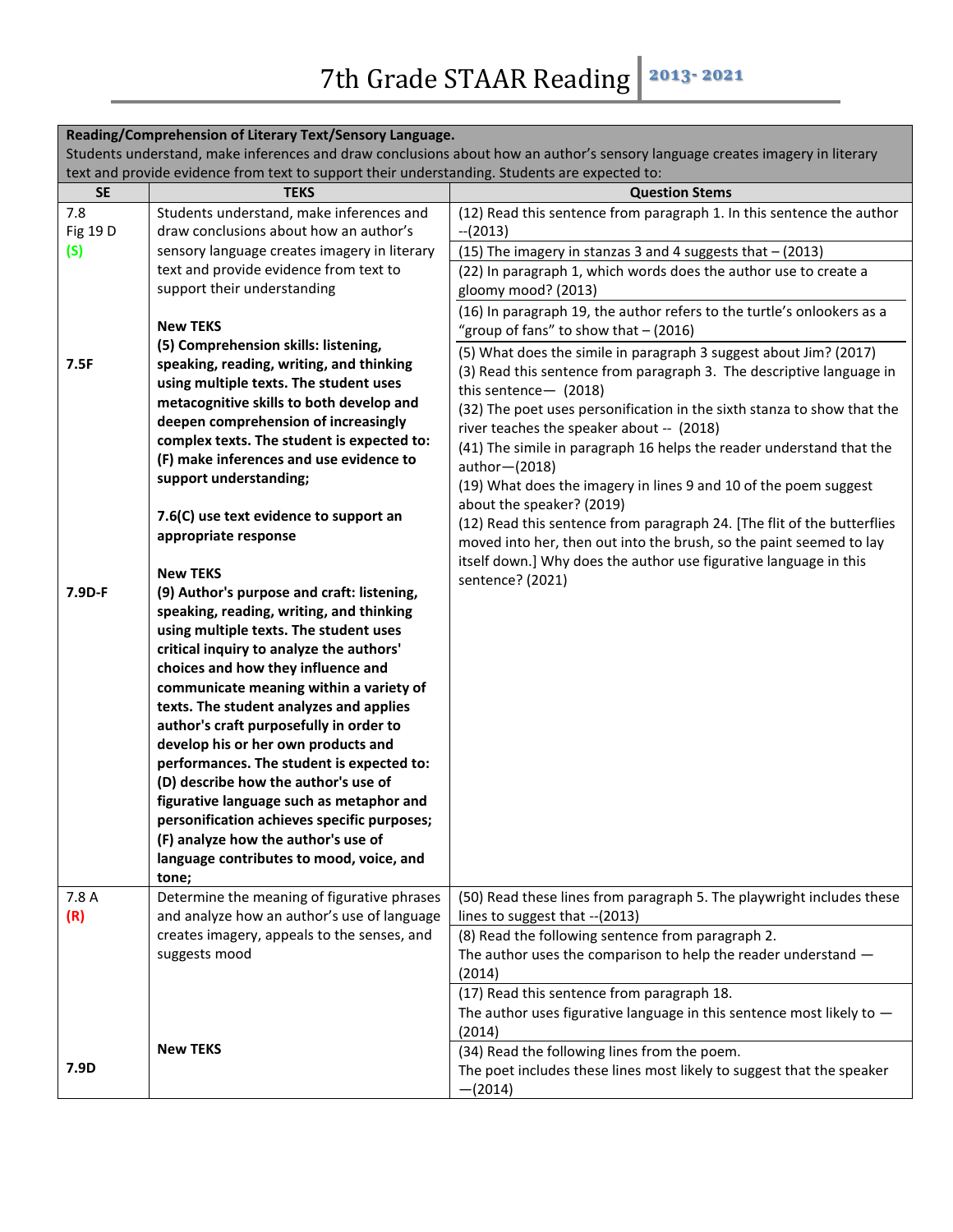|           | 7.9(D) describe how the author's use of                                                               | (35) The imagery in lines 16 through 19 helps the reader understand                                                         |
|-----------|-------------------------------------------------------------------------------------------------------|-----------------------------------------------------------------------------------------------------------------------------|
|           | figurative language such as metaphor and                                                              | $-(2014)$                                                                                                                   |
| 7.9F      | personification achieves specific purposes                                                            | (46) Read this sentence from paragraph 38. (2017)                                                                           |
|           |                                                                                                       | The author includes this sentence most likely to show $-(2014)$                                                             |
|           | 7.9(F) analyze how the author's use of                                                                | (48) The author's use of similes in paragraph 22 creates a feeling of -                                                     |
|           | language contributes to mood, voice, and                                                              | (2014)                                                                                                                      |
|           | tone                                                                                                  | (49) The figurative language in paragraph 20 helps the reader imagine                                                       |
|           |                                                                                                       | the $-(2014)$                                                                                                               |
|           |                                                                                                       | (48) Read these sentences from paragraph 32.                                                                                |
|           |                                                                                                       | The figurative language in these sentences emphasizes that Kirby                                                            |
|           |                                                                                                       | thinks Coach Armstrong is $-$ (2015)                                                                                        |
|           |                                                                                                       | (41) Read these lines form the poem. The imagery in these lines                                                             |
|           |                                                                                                       | contributes to a sense of - (2016)                                                                                          |
|           |                                                                                                       | (4) Read this sentence from paragraph 4. The sensory language in this                                                       |
|           |                                                                                                       | sentence highlights the narrator's (2017)                                                                                   |
|           |                                                                                                       | (40) Why does the playwright include the sensory language in                                                                |
|           |                                                                                                       | paragraph 43? (2017)                                                                                                        |
|           |                                                                                                       | (5) Read paragraph 23 from the story. The author includes the                                                               |
|           |                                                                                                       | figurative language in this sentence to show that Alyssa - (2018)                                                           |
|           |                                                                                                       | (1) What does the figurative language in paragraph 15 help the reader                                                       |
|           |                                                                                                       | understand about the flower? (2019)                                                                                         |
|           |                                                                                                       | (23) The imagery in lines 3 and 4 of the poem creates a sense of -                                                          |
|           |                                                                                                       | (2019)                                                                                                                      |
|           |                                                                                                       | (42) Read line 33. (And suddenly the group finds themselves                                                                 |
|           |                                                                                                       | surrounded by silhouettes and the sound of voices-horses-rising                                                             |
|           |                                                                                                       | like a tidal wave around them.) What does the author's use of simile                                                        |
|           |                                                                                                       | help emphasize? (2021)                                                                                                      |
|           | Reading/Comprehension of Informational Text/Culture and History                                       | Students analyze, make inferences and draw conclusions about the author's purpose in cultural, historical, and contemporary |
|           | contexts and provide evidence from the text to support their understanding. Students are expected to: |                                                                                                                             |
| <b>SE</b> | <b>TEKS</b>                                                                                           | <b>Question Stems</b>                                                                                                       |
| 7.9       | Students analyze, make inferences and draw                                                            | (35) The author wrote this selection most likely to -- (2013)                                                               |
| Fig 19 D  | conclusions about the author's purpose in                                                             | (36) Paragraph 3 reveals that the author intends to -(2013)                                                                 |
| (R)       | cultural, historical, and contemporary                                                                | (5) In paragraph 10, Maya included examples in her argument most                                                            |
|           | contexts and provide evidence from the text                                                           | likely because she -(2014)                                                                                                  |
|           | to support their understanding.                                                                       | (18) The author includes the description in paragraph 1 most likely to                                                      |
|           |                                                                                                       | $-(2014)$                                                                                                                   |
|           | <b>New TEKS</b>                                                                                       | (20) In paragraph 3, the author uses the example of the 3,000-year-                                                         |
|           | (9) Author's purpose and craft: listening,                                                            | old house in Tanis to $-(2014)$                                                                                             |
| 7.9A      | speaking, reading, writing, and thinking                                                              | (38) What is the most likely reason that the author has included                                                            |
|           | using multiple texts. The student uses                                                                | paragraph 1 in the article? (2014)                                                                                          |
|           | critical inquiry to analyze the authors'                                                              | (1) The author wrote this selection most likely to $-$ (2015)                                                               |
|           | choices and how they influence and                                                                    | (22) The author wrote this selection most likely to $-$ (2015)                                                              |
|           | communicate meaning within a variety of                                                               | (35) The author uses a quotation from the movie Toy Story in the first                                                      |
|           | texts. The student analyzes and applies                                                               | paragraph to $-$ (2015)                                                                                                     |
|           | author's craft purposefully in order to                                                               | (7) The author includes the quotation in paragraph 3 to $-$ (2016)                                                          |
|           | develop his or her own products and                                                                   | (19) The author's main purpose for writing the blog entry is to $-$                                                         |
|           | performances. The student is expected to:                                                             | (2016)                                                                                                                      |
|           | (A) explain the author's purpose and                                                                  | (23) Why did the author include paragraph 8 in the blog entry?                                                              |
|           | message within a text;                                                                                | (2016)                                                                                                                      |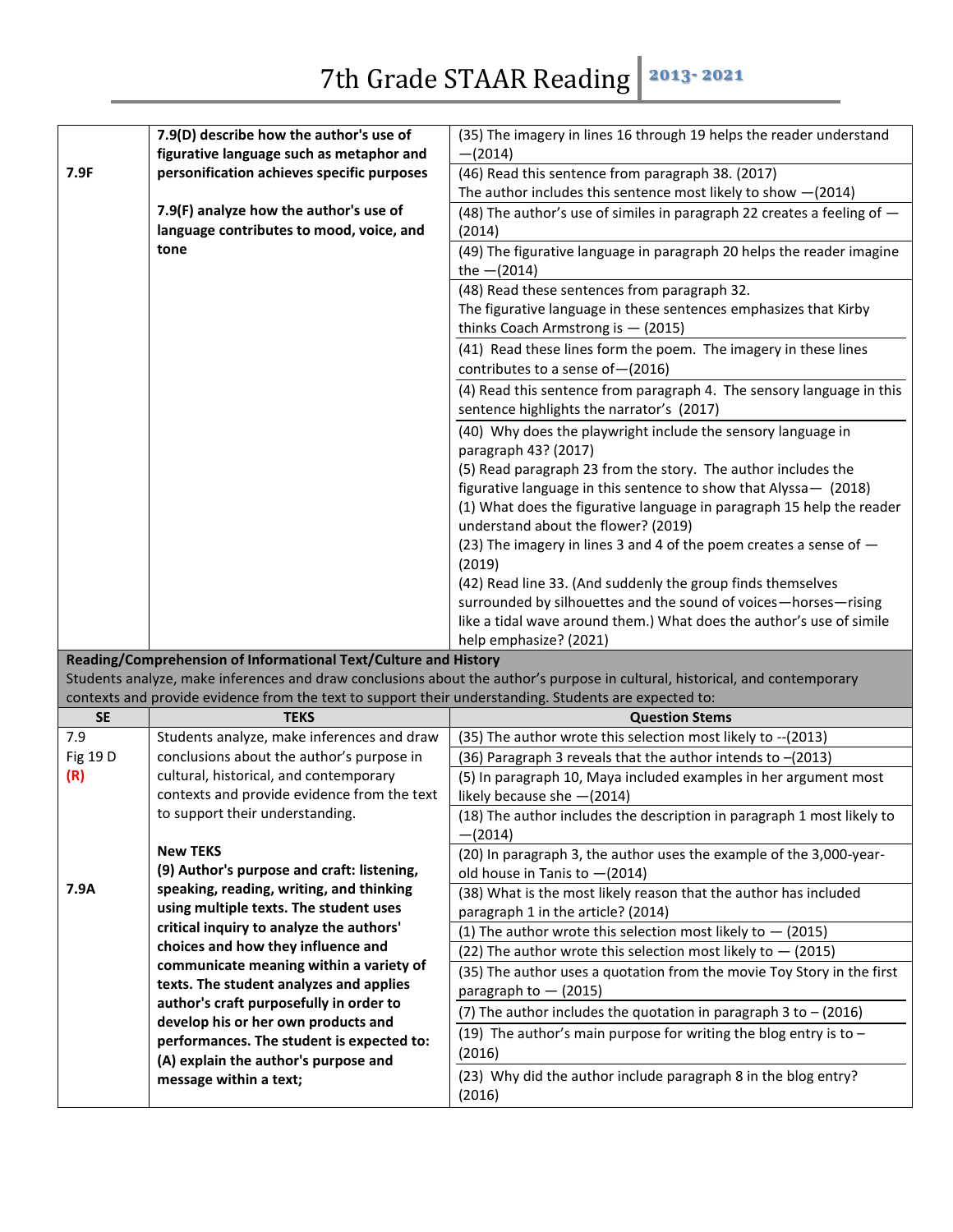| 7.6(C) use text evidence to support an                                                                                       | (28) What is the author's primary purpose for writing this selection?                                          |  |
|------------------------------------------------------------------------------------------------------------------------------|----------------------------------------------------------------------------------------------------------------|--|
| appropriate response                                                                                                         | (2016)                                                                                                         |  |
|                                                                                                                              | (17) The author wrote this selection most likely to $-$ (2017)                                                 |  |
|                                                                                                                              | (24) What is the author's main purpose for writing this selection?                                             |  |
|                                                                                                                              | (2017)                                                                                                         |  |
|                                                                                                                              | (9) The author includes quotations in paragraphs 3 and 4 in order to --<br>(2018)                              |  |
|                                                                                                                              | (10 How does paragraph 5 help inform the reader about Junior<br>Achievement? (2018)                            |  |
|                                                                                                                              | (22) The author focuses on a unique feature of the Namib beetle in<br>order to highlight how the beetle-(2018) |  |
|                                                                                                                              | (24) The author wrote this selection most likely to $-$ (2018)                                                 |  |
|                                                                                                                              | (12) What is the most likely reason the author wrote this selection?                                           |  |
|                                                                                                                              | (2019)                                                                                                         |  |
|                                                                                                                              | (14) What is the most likely reason the author included the<br>information in paragraph 6? (2019)              |  |
|                                                                                                                              | (16) What is the author's primary purpose in writing the selection?                                            |  |
|                                                                                                                              | (2019)                                                                                                         |  |
|                                                                                                                              | (34) The author includes the information in paragraph 5 most likely to<br>$-$ (2019)                           |  |
|                                                                                                                              | (20) What is the most likely reason the author wrote the selection "A                                          |  |
|                                                                                                                              | Legacy of Stone"? (2021)                                                                                       |  |
|                                                                                                                              | (25) What is the author's purpose in the selection "Trees Rise in the                                          |  |
|                                                                                                                              | Desert"? (2021)                                                                                                |  |
| Reading/Comprehension of Informational Text/Expository Text.                                                                 |                                                                                                                |  |
| Students analyze, make inferences and draw conclusions about expository text and provide evidence from text to support their |                                                                                                                |  |

Students analyze, make inferences and draw conclusions about expository text and provide evidence from text to support their understanding. Students are expected to:

| <b>SE</b> | <b>TEKS</b>                                 | <b>Question Stems</b>                                                 |
|-----------|---------------------------------------------|-----------------------------------------------------------------------|
| 7.10      | Students analyze, make inferences and draw  | (7) Which of these conclusions about Homan Walsh is supported by      |
| Fig 19 D  | conclusions about expository text and       | paragraph 9? (2013)                                                   |
| (R)       | provide evidence from text to support their | (33) Which sentence from the selection helps explain why the          |
|           | understanding                               | Sweethearts became successful? (2013)                                 |
|           |                                             | (39) Based on the selection, why did the Sweethearts stop playing     |
|           | <b>New TEKS</b>                             | together? (2013)                                                      |
|           | (5) Comprehension skills: listening,        | (41) A documentary film about the International Sweethearts of        |
| 7.5F      | speaking, reading, writing, and thinking    | Rhythm was made most likely because the band -- (2013)                |
|           | using multiple texts. The student uses      | (19) In paragraph 5, the examples of lost cities suggest that a major |
|           | metacognitive skills to both develop and    | role of an archaeologist is to $-(2014)$                              |
|           | deepen comprehension of increasingly        | (24) Which sentence from the selection suggests that the author       |
|           | complex texts. The student is expected to:  | thinks CyArk's work is important? (2014)                              |
|           | (F) make inferences and use evidence to     | (9) In paragraph 3, the author compares Air Force One with a          |
|           | support understanding;                      | standard Boeing 747 in order to $-$ (2015)                            |
|           | (5) Comprehension skills: listening,        | (23) Which sentence supports the idea that goods were in demand       |
|           | speaking, reading, writing, and thinking    | during the Klondike gold rush? (2015)                                 |
|           | using multiple texts. The student uses      | (20) The reader can conclude that Belinda Mulroney's first restaurant |
| 7.5G      | metacognitive skills to both develop and    | $-$ (2015)                                                            |
|           | deepen comprehension of increasingly        | (37) Which experience contributed most to the Pixar team's success in |
|           | complex texts. The student is expected to:  | the film industry? (2015)                                             |
|           | (G) evaluate details read to determine key  | (38) Which sentence from the selection explains why Pixar became      |
|           | ideas;                                      | involved in the film industry? (2015)                                 |
|           |                                             |                                                                       |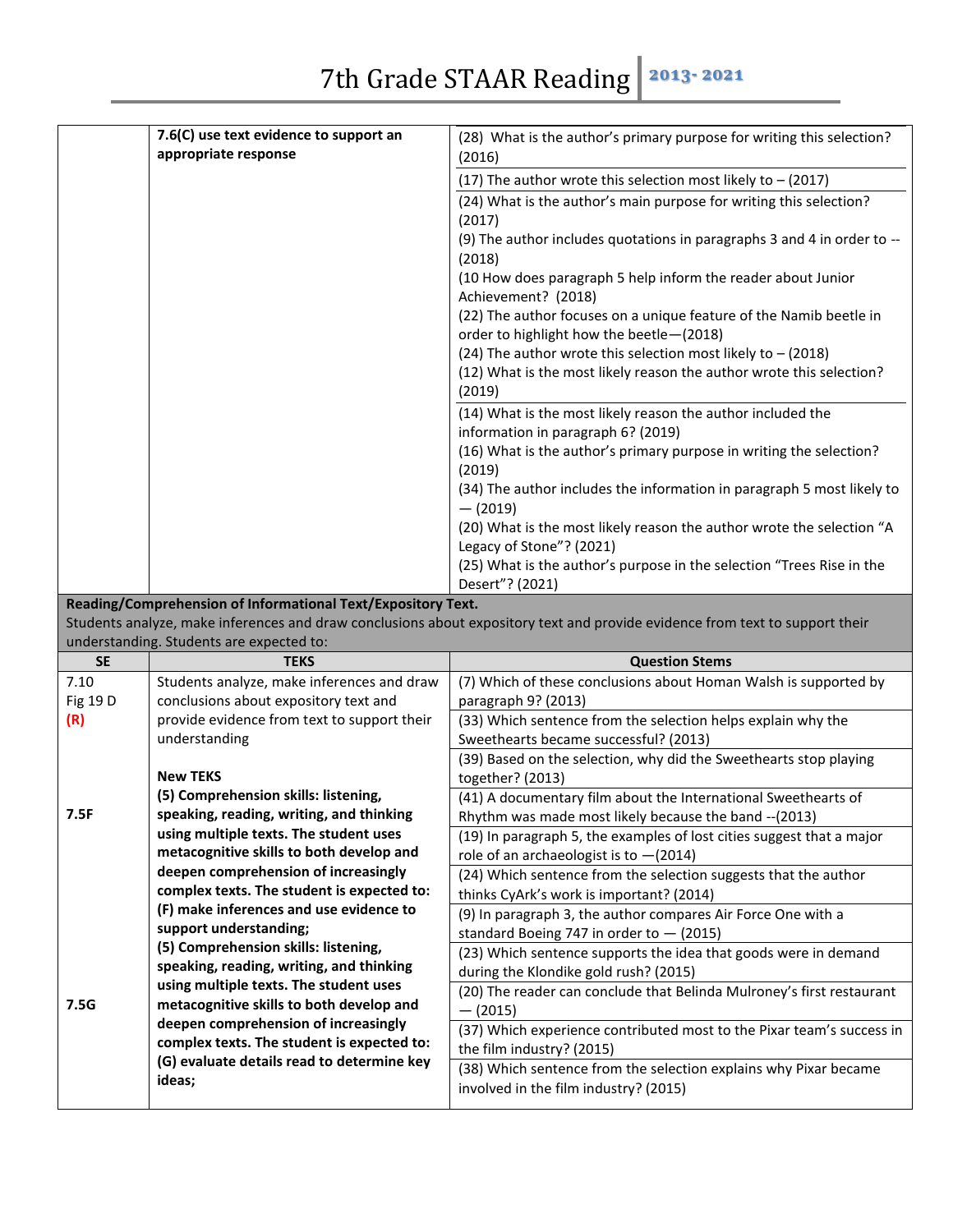|          | 7.6(C) use text evidence to support an       |                                                                                                                        |
|----------|----------------------------------------------|------------------------------------------------------------------------------------------------------------------------|
|          | appropriate response                         | (4) Hunter most likely believes that students who play the World<br>Peace Game will - (2016)                           |
|          |                                              | (6) Based on the details in paragraph 6, the reader can conclude that                                                  |
|          |                                              | Hunter most likely - (2016)                                                                                            |
|          |                                              | (25) Noel Sharkey's comment in paragraph 5 helps the reader                                                            |
|          |                                              | understand how Coralbots would -(2016)                                                                                 |
|          |                                              | (27) Which sentence from the selection best explains why the health                                                    |
|          |                                              | of coral reefs is of great concern to scientists? (2016)                                                               |
|          |                                              | (29) Which sentence from the selection best supports the idea that                                                     |
|          |                                              | careful adjustments to Three Gorges Dam can improve the quality of                                                     |
|          |                                              | the Yangtze River? (2016)                                                                                              |
|          |                                              | (31) By using transmitters to track the fish in the Yangtze River,<br>researchers most likely will be able to - (2016) |
|          |                                              | (10) Read these sentences from the selection. The comparison in                                                        |
|          |                                              | Fowler's statement helps the reader understand that - (2017)                                                           |
|          |                                              | (21) The reader can conclude that the tower will most likely - (2017)                                                  |
|          |                                              | (11) Which sentence suggests that junior Achievement students will                                                     |
|          |                                              | be well prepared to join the working world? (2018)                                                                     |
|          |                                              | (13) In paragraph 4, why does the author compare anaerobic                                                             |
|          |                                              | digesters to stomachs? (2019)                                                                                          |
|          |                                              | (33) Based on the way the Keep Calm motto continues to be received                                                     |
|          |                                              | by the public, the reader can conclude that the motto has a $-(2019)$                                                  |
|          |                                              | (35) Paragraph 6 suggests that one reason for the Keep Calm slogan's                                                   |
|          |                                              | popularity is that the slogan -(2019)                                                                                  |
|          |                                              | (1) Based on the selection, why is the title "More Than a Whistle"                                                     |
|          |                                              | appropriate? (2021)                                                                                                    |
|          |                                              | (2) Which inference about Cyro is supported by the information in<br>paragraph 6? (2021)                               |
|          |                                              | (3) Which key idea is best supported by information in paragraphs 4<br>through 6? (2021)                               |
|          |                                              | (7) Which sentence best supports the idea that more than one                                                           |
|          |                                              | language is spoken in La Gomera? (2021)                                                                                |
|          |                                              | (22) Read this quotation from paragraph 9 of the selection "A Legacy                                                   |
|          |                                              | of Stone." ["Whatever your age, whatever you wish to achieve, if you                                                   |
|          |                                              | are courageous, persistent, and hardworking, you are sure to                                                           |
|          |                                              | succeed."] What can the reader infer from this quotation? (2021)                                                       |
|          |                                              | (23) Information in the selection "Trees Rise in the Desert" suggests<br>that Sawadogo values $-(2021)$                |
|          |                                              | (24) Which conclusion is supported by the information in paragraph 3                                                   |
|          |                                              | of the selection "Trees Rise in the Desert"? (2021)                                                                    |
| 7.10     | Summarize, paraphrase, and synthesize        | (40) Which of these is the best summary of the selection? (2013)                                                       |
| Fig 19 E | texts in ways that maintain meaning and      | (41) Which of these is the best summary of the article? (2014)                                                         |
| (R)      | logical order within a text and across texts | (8) What is the best summary of the selection? (2016)                                                                  |
|          | <b>New TEKS</b>                              | (16) Which statement is supported by the illustration of the vault that                                                |
|          | (6) Response skills: listening, speaking,    | appears after paragraph 3? (2107)                                                                                      |
| 7.6D     | reading, writing, and thinking using         | (17) What is the best summary of the selection "A Legacy of Stone"?<br>(2021)                                          |
|          | multiple texts. The student responds to an   |                                                                                                                        |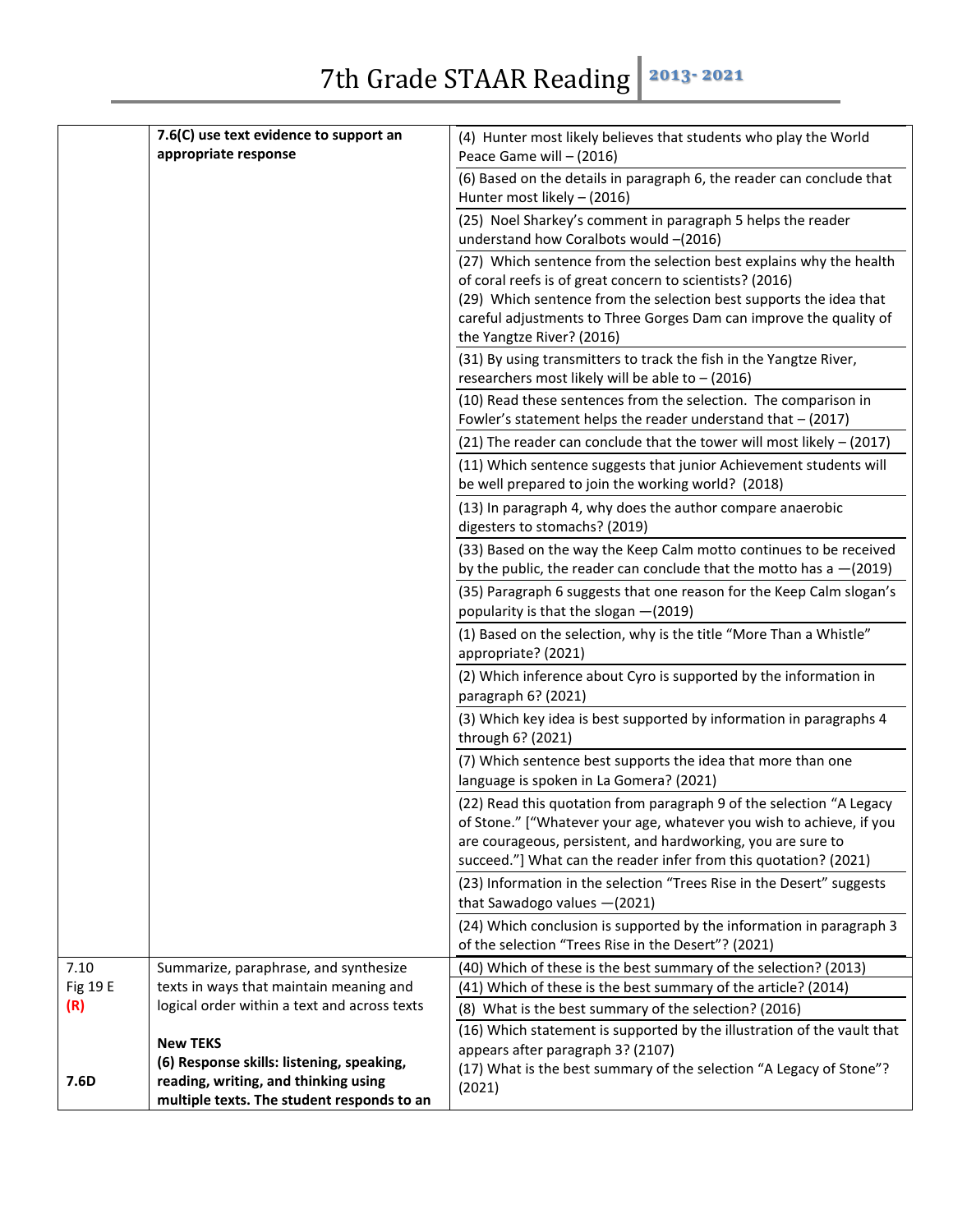|               | increasingly challenging variety of sources<br>that are read, heard, or viewed. The<br>student is expected to: (D) paraphrase and<br>summarize texts in ways that maintain<br>meaning and logical order; | (26) What is the best summary of the selection "Trees Rise in the<br>Desert"? (2021)                                                                                                                                                                                                                                                                                                                                                                                                                                                                                                                                                                                                                                                                                                                                                                                                                                                                                                                                                |
|---------------|----------------------------------------------------------------------------------------------------------------------------------------------------------------------------------------------------------|-------------------------------------------------------------------------------------------------------------------------------------------------------------------------------------------------------------------------------------------------------------------------------------------------------------------------------------------------------------------------------------------------------------------------------------------------------------------------------------------------------------------------------------------------------------------------------------------------------------------------------------------------------------------------------------------------------------------------------------------------------------------------------------------------------------------------------------------------------------------------------------------------------------------------------------------------------------------------------------------------------------------------------------|
| 7.10 A<br>(R) | Evaluate a summary of the original text for<br>accuracy of the main ideas, supporting<br>details, and overall meaning                                                                                    | (5) Paragraph 10 is mainly about -- (2013)<br>(31) The main difference between the Sweethearts and most other<br>bands of the 1940s was that the Sweethearts -- (2013)<br>(38) Which sentence expresses the main idea of the selection? (2013)                                                                                                                                                                                                                                                                                                                                                                                                                                                                                                                                                                                                                                                                                                                                                                                      |
| 7.5G          | <b>New TEKS</b><br>7.5(G) evaluate details read to determine<br>key ideas                                                                                                                                | (42) The band's name is significant because it highlights -- (2013)<br>(21) Parcak hopes that the use of modern technology in archaeology                                                                                                                                                                                                                                                                                                                                                                                                                                                                                                                                                                                                                                                                                                                                                                                                                                                                                           |
|               | 7.8(D) analyze characteristics and structural<br>elements of informational text, including:<br>(i) the controlling idea or thesis with                                                                   | will $-(2014)$<br>(39) Look at the diagram of information from the article.<br>Which of the following belongs in the empty box? (2014)<br>(40) Paragraph 4 is mainly about the $-(2014)$<br>(4) Paragraph 7 focuses primarily on $-$ (2015)                                                                                                                                                                                                                                                                                                                                                                                                                                                                                                                                                                                                                                                                                                                                                                                         |
|               | supporting evidence                                                                                                                                                                                      | (10) Which sentence supports the idea that presidents feel<br>comfortable aboard Air Force One? (2015)<br>(24) What is one reason scientists are excited about the idea of using<br>Coralbots to restore reefs? (2016)<br>(9) The main reason for building the vault in an isolated, underground                                                                                                                                                                                                                                                                                                                                                                                                                                                                                                                                                                                                                                                                                                                                    |
|               |                                                                                                                                                                                                          | location was to $-$ (2017)<br>$(13)$ Paragraph 4 is mostly about $-$ (2017)                                                                                                                                                                                                                                                                                                                                                                                                                                                                                                                                                                                                                                                                                                                                                                                                                                                                                                                                                         |
|               |                                                                                                                                                                                                          | (18) Which detail from the selection explains why one attempt to fix<br>the lean made the tower lean even more? (2017)                                                                                                                                                                                                                                                                                                                                                                                                                                                                                                                                                                                                                                                                                                                                                                                                                                                                                                              |
|               |                                                                                                                                                                                                          | (20) Which idea does the information in paragraph 2 support? (2017)<br>(22) How does the author support the idea that the Cutty Shark was<br>once considered a technologically advanced ship? (2017)<br>(14) The main goal of Junior Achievement is to-- (2018)<br>(18) One challenge that Mestral encountered whole inventing Velcro<br>was finding-- (2018)<br>(23) When fog rolls into the desert, the Namib beetle-(2018)<br>(17) Which sentence best supports the idea that chickadees take<br>action to keep their bodies warm at night? (2019)<br>(30) According to the selection, the original Keep Calm poster was<br>created to $-$<br>(2019)<br>(32) What is the main idea of paragraph 6? (2019)<br>(5) Read these sentences from paragraph 4. [Before long only a few<br>people could still whistle this unique language. To preserve the<br>language, the government took action and required that el Silbo be<br>taught in the schools.] Which central idea do these sentences help<br>the reader understand? (2021) |
| 7.10 B<br>(S) | Distinguish factual claims from<br>commonplace assertions and opinions;                                                                                                                                  | (26) Which sentence expresses an opinion? (2014)<br>(5) Which sentence from the selection states an opinion? (2015)<br>(2) Which of these is an opinion the author expresses about the World<br>Peace Games? (2016)                                                                                                                                                                                                                                                                                                                                                                                                                                                                                                                                                                                                                                                                                                                                                                                                                 |
|               |                                                                                                                                                                                                          | (19) Which sentence from the selection is an assertion made by the<br>author? (2017)<br>(15) In which sentence does the author make a factual claim? (2018)                                                                                                                                                                                                                                                                                                                                                                                                                                                                                                                                                                                                                                                                                                                                                                                                                                                                         |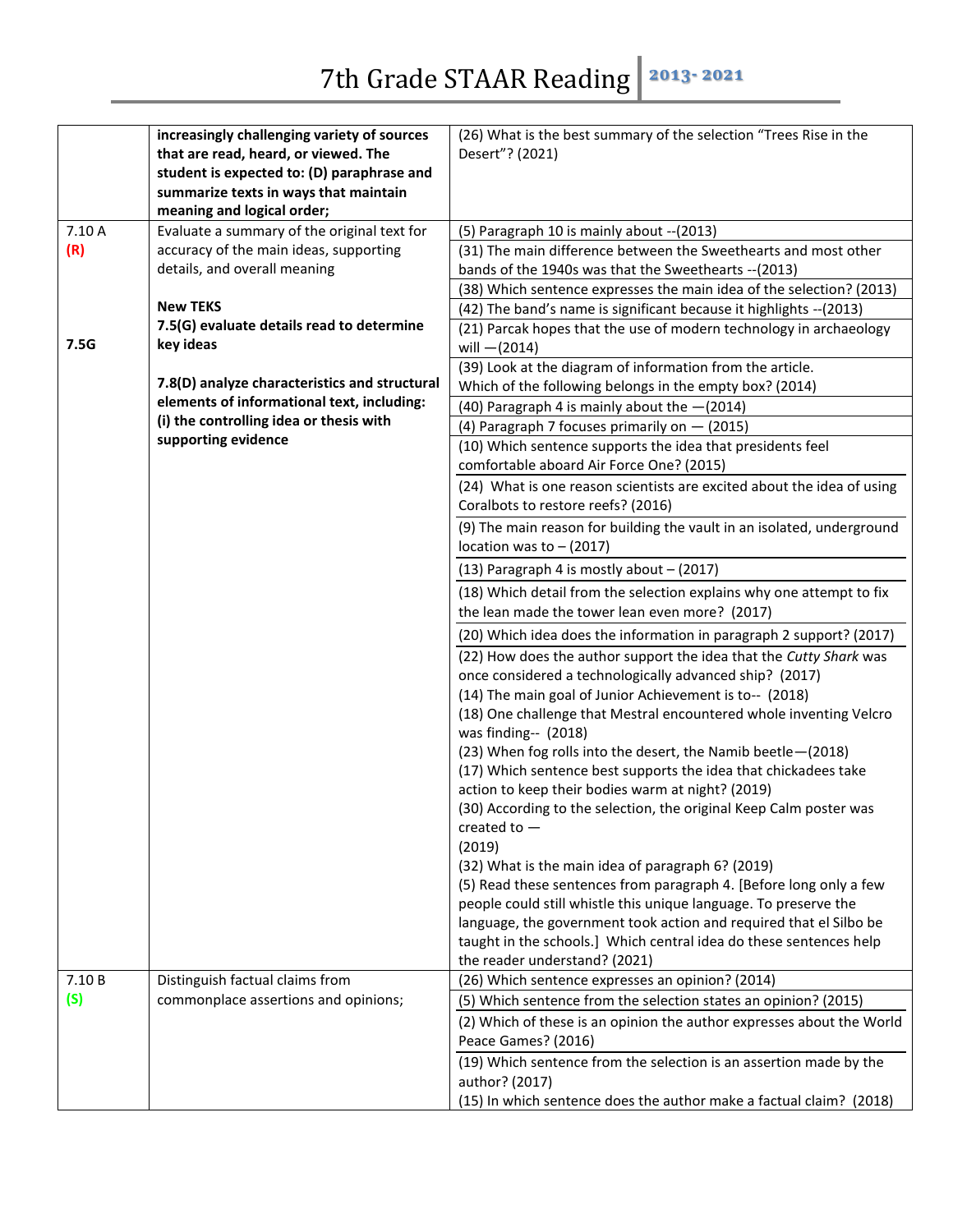|                          |                                                                                                                                                                                                                                                                                                                                                                                                                                                                                                                                                                                                                                                                                                                   | (36) Which of these sentences from the selection is an opinion?(2019)                                                                                                                                                                                                                                                                                                                                                                                                                                                                                                                                                                                                                                                                                                                                                                      |
|--------------------------|-------------------------------------------------------------------------------------------------------------------------------------------------------------------------------------------------------------------------------------------------------------------------------------------------------------------------------------------------------------------------------------------------------------------------------------------------------------------------------------------------------------------------------------------------------------------------------------------------------------------------------------------------------------------------------------------------------------------|--------------------------------------------------------------------------------------------------------------------------------------------------------------------------------------------------------------------------------------------------------------------------------------------------------------------------------------------------------------------------------------------------------------------------------------------------------------------------------------------------------------------------------------------------------------------------------------------------------------------------------------------------------------------------------------------------------------------------------------------------------------------------------------------------------------------------------------------|
| 7.10 C<br>(R)<br>7.8Diii | Use different organizational patterns as<br>guides for summarizing and forming an<br>overview of different kinds of expository<br>text<br><b>New TEKS</b><br>(8) Multiple genres: listening, speaking,<br>reading, writing, and thinking using<br>multiple texts--genres. The student<br>recognizes and analyzes genre-specific<br>characteristics, structures, and purposes<br>within and across increasingly complex<br>traditional, contemporary, classical, and<br>diverse texts. The student is expected to:<br>(D) analyze characteristics and structural<br>elements of informational text, including:<br>(iii) organizational patterns that support<br>multiple topics, categories, and<br>subcategories; | (4) The author organizes this selection by -- (2013)<br>(34) The author organizes the selection by -(2013)<br>(8) The author organizes the selection by $-$ (2015)<br>(36) How is the selection organized? (2015)<br>(26) The author organizes this selection mainly by-(2016)<br>(14) The problem-solution organization of paragraph 2 helps the<br>author emphasize the - (2017)<br>(23) How does the author organize the selection? (2017)<br>(12) The author organizes the selection by-- (2018)<br>(31) How does the author organize the selection? (2019)<br>(19) In the selection "A Legacy of Stone," what does the organizational<br>structure of the section "Inspiration" help the author emphasize?<br>(2021)                                                                                                                  |
| 7.10 D<br>(R)            | Synthesize and make logical connections<br>between ideas within a text and across two<br>or three texts representing similar or<br>different genres, and support those findings                                                                                                                                                                                                                                                                                                                                                                                                                                                                                                                                   | (23) Based on the information in the selection, which of these would<br>CyArk most likely digitally preserve? (2014)                                                                                                                                                                                                                                                                                                                                                                                                                                                                                                                                                                                                                                                                                                                       |
|                          | with textual evidence.                                                                                                                                                                                                                                                                                                                                                                                                                                                                                                                                                                                                                                                                                            | (6) Read these sentences from the selection.<br>What idea does the author communicate with these sentences?<br>(2015)                                                                                                                                                                                                                                                                                                                                                                                                                                                                                                                                                                                                                                                                                                                      |
| 7.5E & H                 | <b>New TEKS</b><br>(5) Comprehension skills: listening,<br>speaking, reading, writing, and thinking                                                                                                                                                                                                                                                                                                                                                                                                                                                                                                                                                                                                               | (7) Which of these ideas is reinforced throughout the selection?<br>(2015)<br>(39) How does the author support the claim that Pixar set the                                                                                                                                                                                                                                                                                                                                                                                                                                                                                                                                                                                                                                                                                                |
|                          | using multiple texts. The student uses<br>metacognitive skills to both develop and<br>deepen comprehension of increasingly                                                                                                                                                                                                                                                                                                                                                                                                                                                                                                                                                                                        | standard for animated films? (2015)<br>(5) Read these sentences from the selection. These sentences help                                                                                                                                                                                                                                                                                                                                                                                                                                                                                                                                                                                                                                                                                                                                   |
|                          | complex texts. The student is expected to:<br>(E) make connections to personal<br>experiences, ideas in other texts, and<br>society; (H) synthesize information to<br>create new understanding; and                                                                                                                                                                                                                                                                                                                                                                                                                                                                                                               | the reader understand that playing the World Peace Game - (2016)<br>(11) Based on the selection, the reader can conclude that the seed<br>vault -(2017)<br>(13) The reader can conclude that Junior Achievement, Girl Scouts,<br>and Boy Scouts all share which belief? (2018)<br>(19) The reader can conclude from the details in paragraph 4 that<br>Mestral-- (2018)<br>(9) Which sentence from the selection best shows that the Sainsbury's<br>company tries to make use of a by-product? (2019)<br>(18) Read these sentences from the selection "A Legacy of Stone."<br>[He followed no design rules and mixed cultures from around the<br>world. (paragraph 5) Untrained in architecture or construction, he<br>nonetheless had a vision. (paragraph 9)] What do these sentences<br>help the reader understand about Cheval? (2021) |
| 7.10 E<br>(R)            | Summarize, paraphrase, and synthesize<br>texts in ways that maintain meaning and<br>logical order<br>within a text and across texts (Expository)                                                                                                                                                                                                                                                                                                                                                                                                                                                                                                                                                                  | (20) What is the best summary of the article? (2018)<br>(18) What is the best summary of the selection? (2019)                                                                                                                                                                                                                                                                                                                                                                                                                                                                                                                                                                                                                                                                                                                             |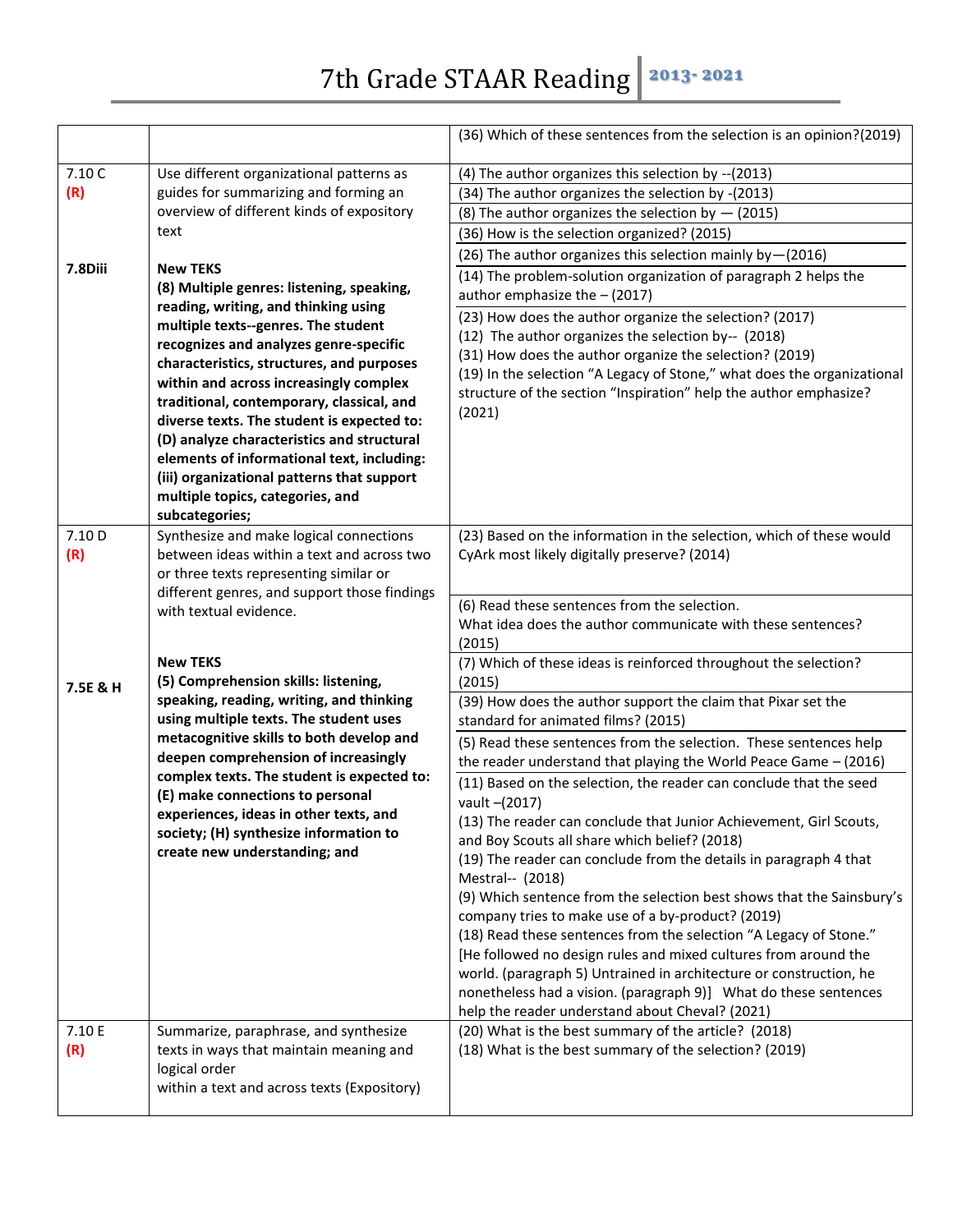## **Reading/Comprehension of Informational Text/Persuasive Text.**

Students analyze, make inferences and draw conclusions about persuasive text and provide evidence from text to support their analysis

| <b>SE</b> | <b>TEKS</b>                                                                                                                                                                                                                                                                                                                                                                                                                                                                                                                                                                                                                      | <b>Question Stems</b>                                                                                                                                                                                                              |
|-----------|----------------------------------------------------------------------------------------------------------------------------------------------------------------------------------------------------------------------------------------------------------------------------------------------------------------------------------------------------------------------------------------------------------------------------------------------------------------------------------------------------------------------------------------------------------------------------------------------------------------------------------|------------------------------------------------------------------------------------------------------------------------------------------------------------------------------------------------------------------------------------|
| 7.11      | Students analyze, make inferences and draw                                                                                                                                                                                                                                                                                                                                                                                                                                                                                                                                                                                       | (1) Why does Luka mention Jesse Martin in paragraph 7? (2014)                                                                                                                                                                      |
| Fig 19 D  | conclusions about persuasive text and                                                                                                                                                                                                                                                                                                                                                                                                                                                                                                                                                                                            | (3) Both Luka and Maya agree that $-(2014)$                                                                                                                                                                                        |
| (S)       | provide evidence from text to support their<br>analysis                                                                                                                                                                                                                                                                                                                                                                                                                                                                                                                                                                          | (6) What idea is suggested by the information in each section of the<br>table titled "FACT BOX: Laura Dekker"? (2014)                                                                                                              |
| 7.5F      | <b>New TEKS</b><br>(5) Comprehension skills: listening,<br>speaking, reading, writing, and thinking<br>using multiple texts. The student uses<br>metacognitive skills to both develop and<br>deepen comprehension of increasingly<br>complex texts. The student is expected to:<br>(F) make inferences and use evidence to<br>support understanding;                                                                                                                                                                                                                                                                             | (18) Read this sentence from paragraph 4. The sentence suggests<br>that the author believes cooking $-$ (2016)<br>(20) Which sentence from the blog entry supports the idea that<br>learning to cook is an ongoing process? (2016) |
|           | 7.6(C) use text evidence to support an                                                                                                                                                                                                                                                                                                                                                                                                                                                                                                                                                                                           |                                                                                                                                                                                                                                    |
| 7.11B     | appropriate response<br>Identify such rhetorical fallacies as ad                                                                                                                                                                                                                                                                                                                                                                                                                                                                                                                                                                 | (2) Which of Maya's statements is an example of stereotyping? (2014)                                                                                                                                                               |
| (S)       | hominem, exaggeration, stereotyping, or<br>categorical claims in persuasive texts.                                                                                                                                                                                                                                                                                                                                                                                                                                                                                                                                               | (22) Which sentence from the blog entry is an example of<br>stereotyping? (2016)                                                                                                                                                   |
|           | <b>New TEKS</b>                                                                                                                                                                                                                                                                                                                                                                                                                                                                                                                                                                                                                  |                                                                                                                                                                                                                                    |
| 7.9G      | (9) Author's purpose and craft: listening,<br>speaking, reading, writing, and thinking<br>using multiple texts. The student uses<br>critical inquiry to analyze the authors'<br>choices and how they influence and<br>communicate meaning within a variety of<br>texts. The student analyzes and applies<br>author's craft purposefully in order to<br>develop his or her own products and<br>performances. The student is expected to:<br>(G) explain the purpose of rhetorical<br>devices such as direct address and<br>rhetorical questions and logical fallacies<br>such as loaded language and sweeping<br>generalizations. |                                                                                                                                                                                                                                    |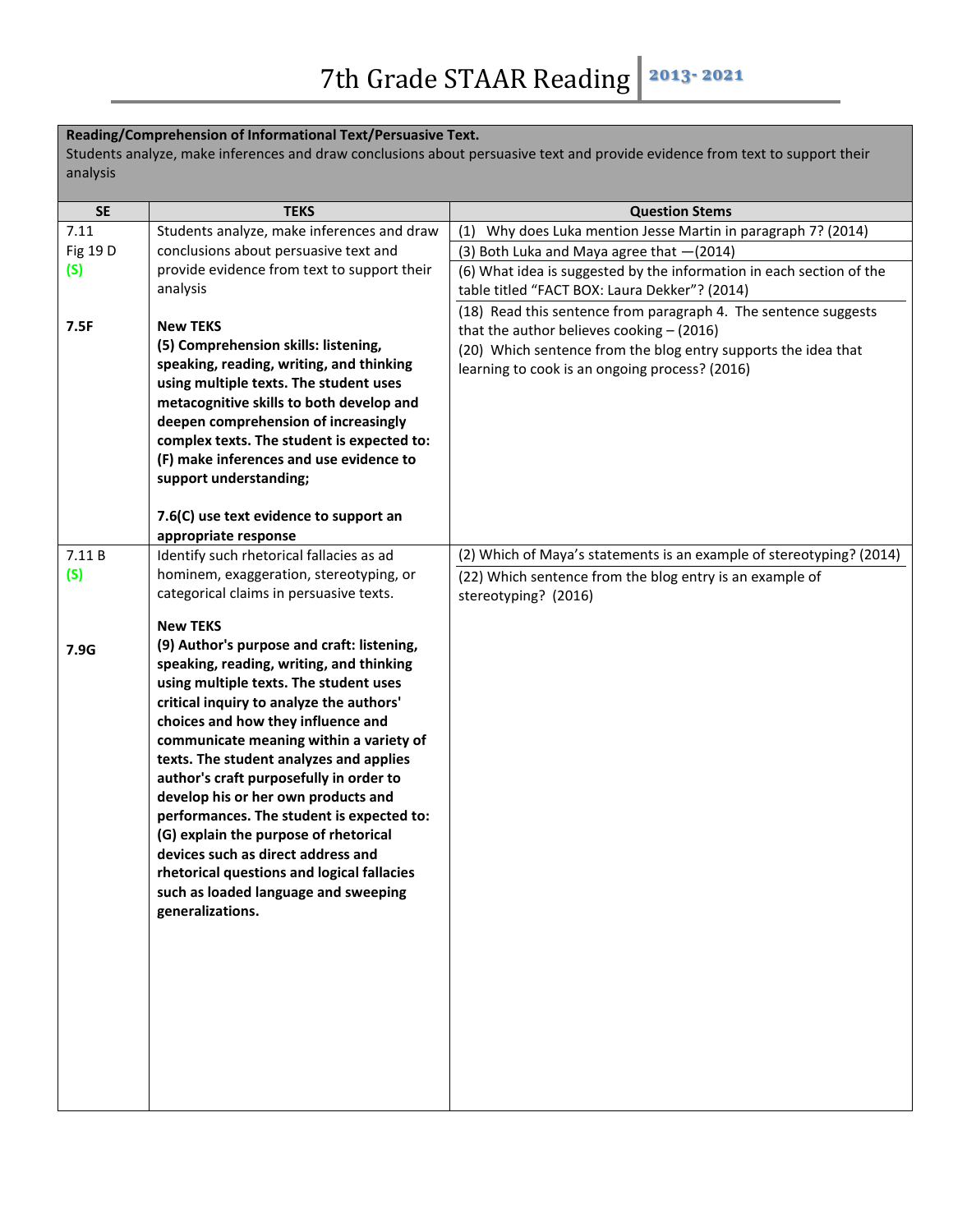Г

| Reading/Comprehension of Informational Text/Procedural Text. |                                                                                    |                                                                                                                                |
|--------------------------------------------------------------|------------------------------------------------------------------------------------|--------------------------------------------------------------------------------------------------------------------------------|
|                                                              |                                                                                    | Students understand how to glean and use information in procedural texts and documents. Students are expected to:              |
| <b>SE</b><br>7.12                                            | <b>TEKS</b><br>Students understand how to glean and use                            | <b>Question Stems</b><br>(6) According to the information in "Consider This," when does a                                      |
| Fig 19 D                                                     | information in procedural texts and                                                | spider construct most of its web? (2013)                                                                                       |
| (S)                                                          | documents                                                                          |                                                                                                                                |
| 7.12 B                                                       | Explain the function of graphical                                                  | (9) In "Consider This," how do the two photographs differ from the                                                             |
| (S)                                                          | components of a text                                                               | three drawings? (2013)                                                                                                         |
|                                                              |                                                                                    | (7) The table titled "Current Records Chart" has been included in the                                                          |
|                                                              | <b>New TEKS</b>                                                                    | selection most likely to -(2014)                                                                                               |
| 7.9C                                                         | (9) Author's purpose and craft: listening,                                         | (2) The primary purpose of the Air Force One diagram is to $-$ (2015)                                                          |
|                                                              | speaking, reading, writing, and thinking                                           | (24) The map is included in the selection most likely to $-$ (2015)                                                            |
|                                                              | using multiple texts. The student uses                                             | (6) The author includes the photograph of the ravine most likely to                                                            |
|                                                              | critical inquiry to analyze the authors'                                           | support which idea? (2021)                                                                                                     |
|                                                              | choices and how they influence and                                                 | (8) The author includes the map most likely to help the reader                                                                 |
|                                                              | communicate meaning within a variety of                                            | understand $-(2021)$                                                                                                           |
|                                                              | texts. The student analyzes and applies<br>author's craft purposefully in order to |                                                                                                                                |
|                                                              | develop his or her own products and                                                |                                                                                                                                |
|                                                              | performances. The student is expected to:                                          |                                                                                                                                |
|                                                              | (C) analyze the author's use of print and                                          |                                                                                                                                |
|                                                              | graphic features to achieve specific                                               |                                                                                                                                |
|                                                              | purposes;                                                                          |                                                                                                                                |
| <b>Reading/Media Literacy.</b>                               |                                                                                    |                                                                                                                                |
|                                                              |                                                                                    |                                                                                                                                |
|                                                              |                                                                                    | Students use comprehension skills to analyze how words, images, graphics, and sounds work together in various forms to impact  |
|                                                              |                                                                                    | meaning. Students will continue to apply earlier standards with greater depth in increasingly more complex texts. Students are |
| expected to:                                                 |                                                                                    |                                                                                                                                |
| <b>SE</b>                                                    | <b>TEKS</b>                                                                        | <b>Question Stems</b>                                                                                                          |
| 7.13<br>Fig 19 D                                             | Students use comprehension skills to<br>analyze how words, images, graphics, and   | (3) The image below paragraph 1 is included in the selection most<br>likely to -- (2013)                                       |
| (S)                                                          | sounds work together in various forms to                                           | (43) The images included with the article help the reader understand                                                           |
|                                                              | impact meaning. Students will continue to                                          | $-(2014)$                                                                                                                      |
|                                                              | apply earlier standards with greater depth in<br>increasingly more complex texts.  | (40) The photograph is included in the selection most likely to show -<br>(2015)                                               |
|                                                              |                                                                                    | (3) The photographer of hunter and his game helps the reader                                                                   |
|                                                              |                                                                                    | understand that the game $-$ (2016)                                                                                            |
|                                                              |                                                                                    | (25) The photograph at the end of the selection is included to-<br>(2017)                                                      |
|                                                              |                                                                                    | (16) Which idea in the selection do the photographs support? (2018)                                                            |
|                                                              |                                                                                    | (17) The photographs in the article help the reader understand the $-$                                                         |
|                                                              |                                                                                    | (2018)                                                                                                                         |
|                                                              |                                                                                    | (21) The photograph after paragraph 3 is included in the selection to $-$                                                      |
|                                                              |                                                                                    | (2018)                                                                                                                         |
|                                                              |                                                                                    | (8) What does the photograph of the anaerobic digester silos and its                                                           |
|                                                              |                                                                                    | caption help the reader understand? (2019)<br>(10) Which idea presented in the selection does the photograph and               |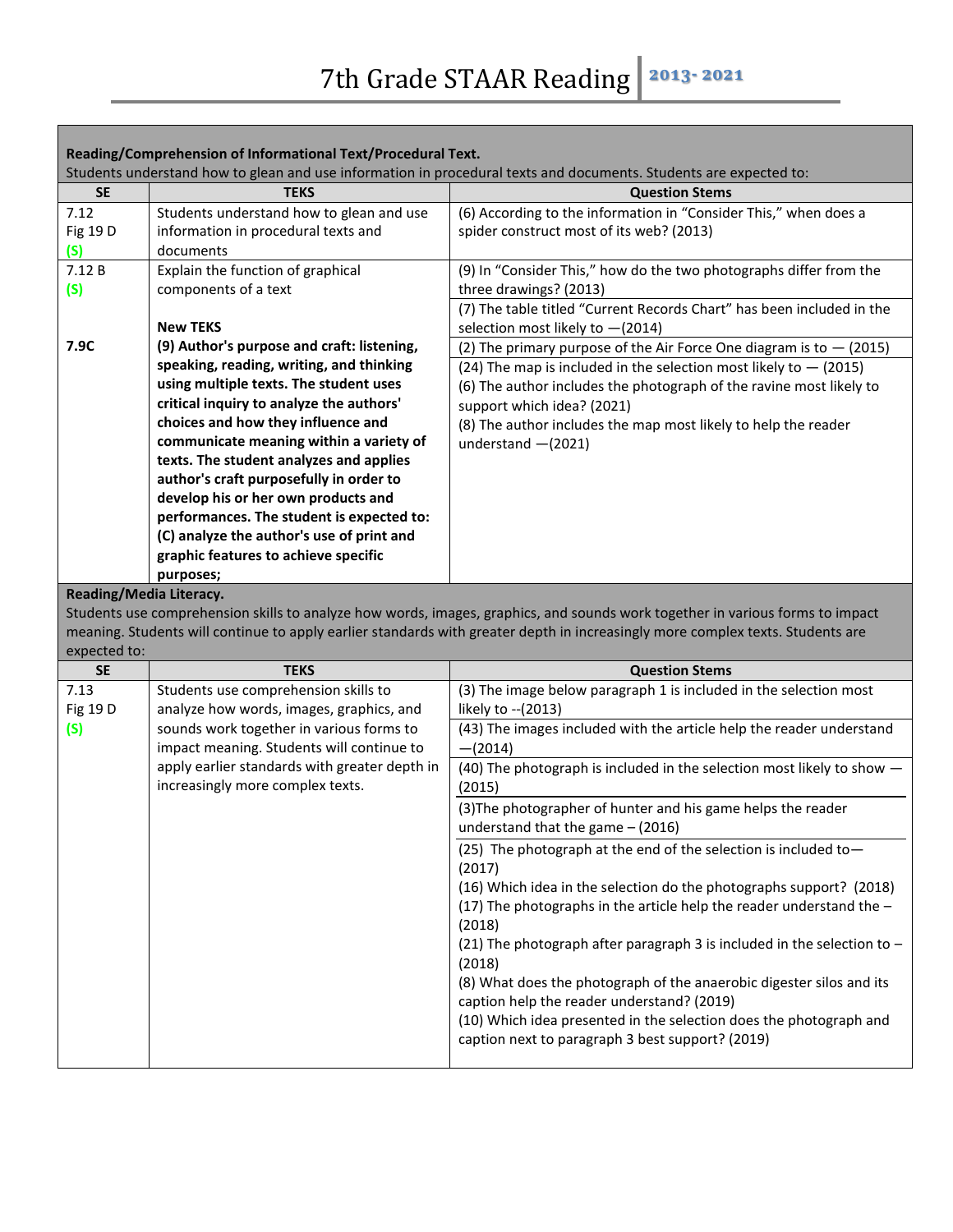| 7.13 C<br>(S)                                                                                                                                                                                                                                                                                                      | Evaluate various ways media influences and<br>informs audiences                                               | (25) Which emotion is the photograph most likely intended to evoke<br>in the reader? (2014)                                              |
|--------------------------------------------------------------------------------------------------------------------------------------------------------------------------------------------------------------------------------------------------------------------------------------------------------------------|---------------------------------------------------------------------------------------------------------------|------------------------------------------------------------------------------------------------------------------------------------------|
| <b>Reading/Comprehension Skills (Figure 19)</b><br>Reading/Comprehension Skills. Students use a flexible range of metacognitive reading skills in both assigned and independent<br>reading to understand an author's message. Students will continue to apply earlier standards with greater depth in increasingly |                                                                                                               |                                                                                                                                          |
| <b>SE</b>                                                                                                                                                                                                                                                                                                          | more complex texts as they become self-directed, critical readers. The student is expected to:<br><b>TEKS</b> | <b>Question Stems</b>                                                                                                                    |
| Fig 19 F                                                                                                                                                                                                                                                                                                           | Make connections between and across texts                                                                     | (17) Which of these best describes what the author of "Car Talk" and                                                                     |
| (R)                                                                                                                                                                                                                                                                                                                | , including other media (e.g., film, play) and                                                                | Brandy in "Needed" gain from the experience of driving? (2013)                                                                           |
|                                                                                                                                                                                                                                                                                                                    | provide textual evidence                                                                                      | (18) How does the author of "Car Talk" differ from Brandy in                                                                             |
|                                                                                                                                                                                                                                                                                                                    |                                                                                                               | "Needed"? (2013)                                                                                                                         |
|                                                                                                                                                                                                                                                                                                                    |                                                                                                               | (19) Read line 7 of the poem. [I'm only twelve, but I get to drive!]                                                                     |
|                                                                                                                                                                                                                                                                                                                    | <b>New TEKS</b>                                                                                               | Which excerpt from "Car Talk" best matches the feeling expressed by                                                                      |
|                                                                                                                                                                                                                                                                                                                    | (5) Comprehension skills: listening,                                                                          | the speaker in line 7 of the poem? (2013)                                                                                                |
| 7.5E                                                                                                                                                                                                                                                                                                               | speaking, reading, writing, and thinking                                                                      | (20) How does "Car Talk" differ from "Needed"? (2013)                                                                                    |
|                                                                                                                                                                                                                                                                                                                    | using multiple texts. The student uses                                                                        | (21) How are the fathers in "Car Talk" and "Needed" presented                                                                            |
|                                                                                                                                                                                                                                                                                                                    | metacognitive skills to both develop and                                                                      | differently? (2013)                                                                                                                      |
|                                                                                                                                                                                                                                                                                                                    | deepen comprehension of increasingly                                                                          | (27) Dr. Sarah Parcak and Ben Kacyra would most likely agree about                                                                       |
|                                                                                                                                                                                                                                                                                                                    | complex texts. The student is expected to:                                                                    | the importance of $-(2014)$                                                                                                              |
|                                                                                                                                                                                                                                                                                                                    | (E) make connections to personal                                                                              | (28) How are the purposes of the technologies described in the                                                                           |
|                                                                                                                                                                                                                                                                                                                    | experiences, ideas in other texts, and                                                                        | selections different? (2014)                                                                                                             |
|                                                                                                                                                                                                                                                                                                                    | society;                                                                                                      | (29) What is similar about the types of technology discussed in the                                                                      |
|                                                                                                                                                                                                                                                                                                                    | (6) Response skills: listening, speaking,                                                                     | selections? (2014)                                                                                                                       |
|                                                                                                                                                                                                                                                                                                                    | reading, writing, and thinking using                                                                          | (30) Both Dr. Sarah Parcak and Ben Kacyra are interested in sites -                                                                      |
| 7.6A                                                                                                                                                                                                                                                                                                               | multiple texts. The student responds to an                                                                    | (2014)                                                                                                                                   |
|                                                                                                                                                                                                                                                                                                                    | increasingly challenging variety of sources                                                                   | (31) What is one difference between the selections? (2014)                                                                               |
|                                                                                                                                                                                                                                                                                                                    | that are read, heard, or viewed. The                                                                          | (30) How are the selection and the poem different? (2015)                                                                                |
|                                                                                                                                                                                                                                                                                                                    | student is expected to: (A) describe                                                                          | (31) An idea explored in both the selection and the poem is that gold                                                                    |
|                                                                                                                                                                                                                                                                                                                    | personal connections to a variety of                                                                          | $mining - (2015)$                                                                                                                        |
|                                                                                                                                                                                                                                                                                                                    | sources, including self-selected texts;                                                                       | (32) Who profited from the Yukon gold rush in the same way as the<br>speaker in the poem? (2015)                                         |
|                                                                                                                                                                                                                                                                                                                    |                                                                                                               | (33) Read these lines from the poem.                                                                                                     |
|                                                                                                                                                                                                                                                                                                                    |                                                                                                               | Which sentence from the selection best matches an idea presented in                                                                      |
|                                                                                                                                                                                                                                                                                                                    |                                                                                                               | these lines? (2015)                                                                                                                      |
|                                                                                                                                                                                                                                                                                                                    |                                                                                                               | (34) Read line 14 from the poem.                                                                                                         |
|                                                                                                                                                                                                                                                                                                                    |                                                                                                               | Which sentence from the selection best matches the feeling                                                                               |
|                                                                                                                                                                                                                                                                                                                    |                                                                                                               | expressed by the speaker in line 14 of the poem? (2015)                                                                                  |
|                                                                                                                                                                                                                                                                                                                    |                                                                                                               | (32) How are the problems discussed in "Robots on the Reef" and<br>"Something Fishy" different? (2016)                                   |
|                                                                                                                                                                                                                                                                                                                    |                                                                                                               | (33) How are the Corabots discussed in "Rotbots on the Reef" and the<br>fish transmitters discussed in "Something Fishy" similar? (2016) |
|                                                                                                                                                                                                                                                                                                                    |                                                                                                               | (34) Read these sentences from the selections. <b>Both</b> of these<br>sentences describe - (2016)                                       |
|                                                                                                                                                                                                                                                                                                                    |                                                                                                               | (35) One difference between the coral reefs and Three Gorges Dam is<br>that only the dam $-$ (2016)                                      |
|                                                                                                                                                                                                                                                                                                                    |                                                                                                               | (36) In both selections, the researchers involved in the projects -<br>(2016)                                                            |